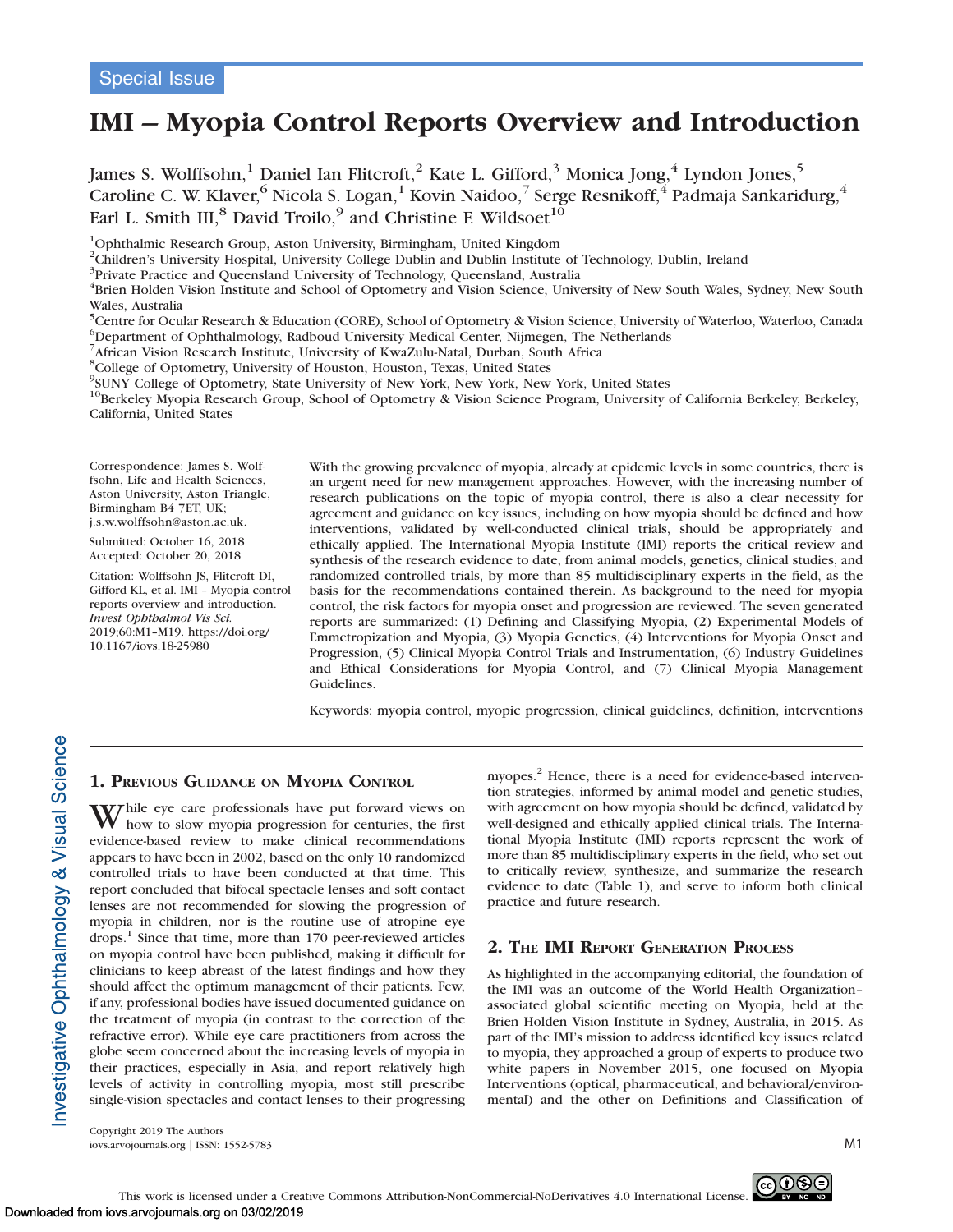TABLE 1. International Myopia Institute (IMI) Report Subcommittee Members

# IMI – Defining and Classifying Myopia

| Daniel Ian Flitcroft, MBBS, PhD                                                                                         |
|-------------------------------------------------------------------------------------------------------------------------|
| Children's University Hospital, University College Dublin and                                                           |
| Dublin Institute of Technology, Dublin, Ireland                                                                         |
| Mingguang He, MD, PhD                                                                                                   |
| Centre for Eye Research Australia; Ophthalmology, Department of                                                         |
| Surgery, University of Melbourne, Melbourne, Australia                                                                  |
| Jost B. Jonas, MD                                                                                                       |
| Department of Ophthalmology, Medical Faculty Mannheim of the                                                            |
| Ruprecht-Karis-University Heidelberg, Mannheim, Germany                                                                 |
| Monica Jong, PhD                                                                                                        |
| Brien Holden Vision Institute and School of Optometry and Vision                                                        |
| Science, University of New South Wales, Sydney, New South                                                               |
| Wales, Australia                                                                                                        |
| Kovin Naidoo, OD, PhD                                                                                                   |
| African Vision Research Institute, University of KwaZulu-Natal,                                                         |
| Durban, South Africa<br>Kyoko Ohno-Matsui, MD, PhD                                                                      |
| Tokyo Medical and Dental University, Tokyo, Japan                                                                       |
| Jugnoo Rahi, MBBS, PhD                                                                                                  |
| Institute of Child Health, University College London and Great                                                          |
| Ormond Street Hospital for Children, London, United Kingdom                                                             |
| Serge Resnikoff, MD, PhD                                                                                                |
| Brien Holden Vision Institute and School of Optometry and Vision                                                        |
| Science, University of New South Wales, Sydney, New South                                                               |
| Wales, Australia                                                                                                        |
| Susan Vitale, PhD, MHS                                                                                                  |
| National Eye Institute, National Institutes of Health, Bethesda,                                                        |
| Maryland, United States                                                                                                 |
| Lawrence Yannuzzi, MD                                                                                                   |
| The Vitreous, Retina, Macula Consultants of New York; The                                                               |
| LuEsther T. Mertz Retina Research Center, Manhattan Eye, Ear, and<br>Throat Hospital, New York, New York, United States |
|                                                                                                                         |
|                                                                                                                         |
| IMI - Experimental Models of Emmetropization and Myopia                                                                 |
|                                                                                                                         |
| David Troilo, PhD                                                                                                       |
| SUNY College of Optometry, State University of New York, New                                                            |
| York, New York, United States                                                                                           |
| Earl L. Smith III, OD, PhD                                                                                              |
| College of Optometry, University of Houston, Houston, Texas,<br><b>United States</b>                                    |
| Debora Nickla, PhD                                                                                                      |
| Biomedical Sciences and Disease, New England College of                                                                 |
| Optometry, Boston, Massachusetts, United States                                                                         |
| Regan Ashby, PhD                                                                                                        |
| University of Canberra, Health Research Institute, Canberra,                                                            |
| Australia                                                                                                               |
| Andrei Tkatchenko, MD, PhD                                                                                              |
| Department of Ophthalmology, Columbia University, New York,                                                             |
| New York, United States                                                                                                 |
| Lisa A. Ostrin, OD, PhD                                                                                                 |
| College of Optometry, University of Houston, Houston, Texas,                                                            |
| <b>United States</b>                                                                                                    |
| Tim J. Gawne, PhD                                                                                                       |
| College of Optometry, University of Alabama Birmingham,                                                                 |
| Birmingham, Alabama, United States                                                                                      |
| Machelle T. Pardue, PhD                                                                                                 |
| Biomedical Engineering, Georgia Tech College of Engineering,<br>Atlanta, Georgia, United States                         |
| Jody A. Summers, PhD                                                                                                    |
| College of Medicine, University of Oklahoma, Oklahoma City,                                                             |
| Oklahoma, United States                                                                                                 |
|                                                                                                                         |

| TABLE 1. | Continued |
|----------|-----------|
|          |           |

| Chea-su Kee, BSc Optom, PhD<br>School of Optometry, The Hong Kong Polytechnic University, Hong<br>Kong, Special Administrative Region, China                 |
|--------------------------------------------------------------------------------------------------------------------------------------------------------------|
| Falk Schroedl, MD<br>Department of Ophthalmology and Anatomy, Paracelsus Medical<br>University, Salzburg, Austria                                            |
| Siegfried Wahl, PhD<br>Institute for Ophthalmic Research, University of Tuebingen, Zeiss<br>Vision Science Laboratory, Tuebingen, Germany                    |
| Lyndon Jones, PhD, DSc, FCOptom<br>Centre for Ocular Research & Education (CORE), School of<br>Optometry & Vision Science, University of Waterloo, Waterloo, |
| Canada                                                                                                                                                       |
| IMI – Myopia Genetics                                                                                                                                        |
| Milly S. Tedja, MD                                                                                                                                           |
| Department of Ophthalmology, Department of Epidemiology,<br>Erasmus Medical Center, Rotterdam, The Netherlands<br>Annechien E. G. Haarman, MD                |
| Department of Ophthalmology, Department of Epidemiology,<br>Erasmus Medical Center, Rotterdam, The Netherlands                                               |
| <b>CREAM</b> Consortium                                                                                                                                      |
| Magda A. Meester-Smoor, PhD<br>Department of Ophthalmology, Department of Epidemiology,                                                                      |
| Erasmus Medical Center, Rotterdam, The Netherlands<br>Jaakko Kaprio, MD, PhD                                                                                 |
| Faculty of Sport and Health Sciences, University of Jyväskylä,<br>Jyväskylä, Finland                                                                         |
| David A. Mackey, MD, PhD<br>Department of Ophthalmology, Menzies Institute of Medical                                                                        |
| Research, University of Tasmania, Hobart, Tasmania, Australia                                                                                                |
| Jeremy Guggenheim, MCOptom, PhD<br>School of Optometry & Vision Sciences, Cardiff University, Cardiff,<br>United Kingdom                                     |
| Christopher J. Hammond, MD, PhD                                                                                                                              |
| Section of Academic Ophthalmology, School of Life Course<br>Sciences, King's College London, London, United Kingdom                                          |
| Virginie J. M. Verhoeven, MD, PhD<br>Department of Ophthalmology, Department of Epidemiology,<br>Erasmus Medical Center, Rotterdam, The Netherlands          |
| Caroline C. W. Klaver, MD, PhD                                                                                                                               |
| Department of Ophthalmology, Radboud University Medical Center,<br>Nijmegen, The Netherlands                                                                 |
| IMI - Interventions for Myopia Onset and Progression                                                                                                         |
| Christine F. Wildsoet, DipAppSci (Optom), BSci (Hons Pharm), PhD                                                                                             |
| Berkeley Myopia Research Group, School of Optometry & Vision<br>Science Program, University of California Berkeley, Berkeley,                                |
| California, United States<br>Audrey Chia Wei Lin Franzco, PhD                                                                                                |
| Singapore Eye Research Institute, Singapore National Eye Center,<br>Singapore                                                                                |
| Pauline Cho, BOptom, PhD                                                                                                                                     |
| School of Optometry, The Hong Kong Polytechnic University, Hong                                                                                              |
| Kong                                                                                                                                                         |
| Jeremy A. Guggenheim, MCOptom, PhD<br>School of Optometry & Vision Sciences, Cardiff University, Cardiff,                                                    |
| United Kingdom<br>Jan Roelof Polling, BoH                                                                                                                    |
| Department of Ophthalmology, Erasmus Medical Center,                                                                                                         |
| Rotterdam, The Netherlands                                                                                                                                   |
| Scott Read, BAppSci Optom (Hons), PhD                                                                                                                        |
| School of Optometry & Vision Science, Institute of Health &                                                                                                  |
| Biomedical Innovation, Queensland University of Technology,<br>Brisbane, Queensland, Australia                                                               |

Investigative Ophthalmology & Visual Science-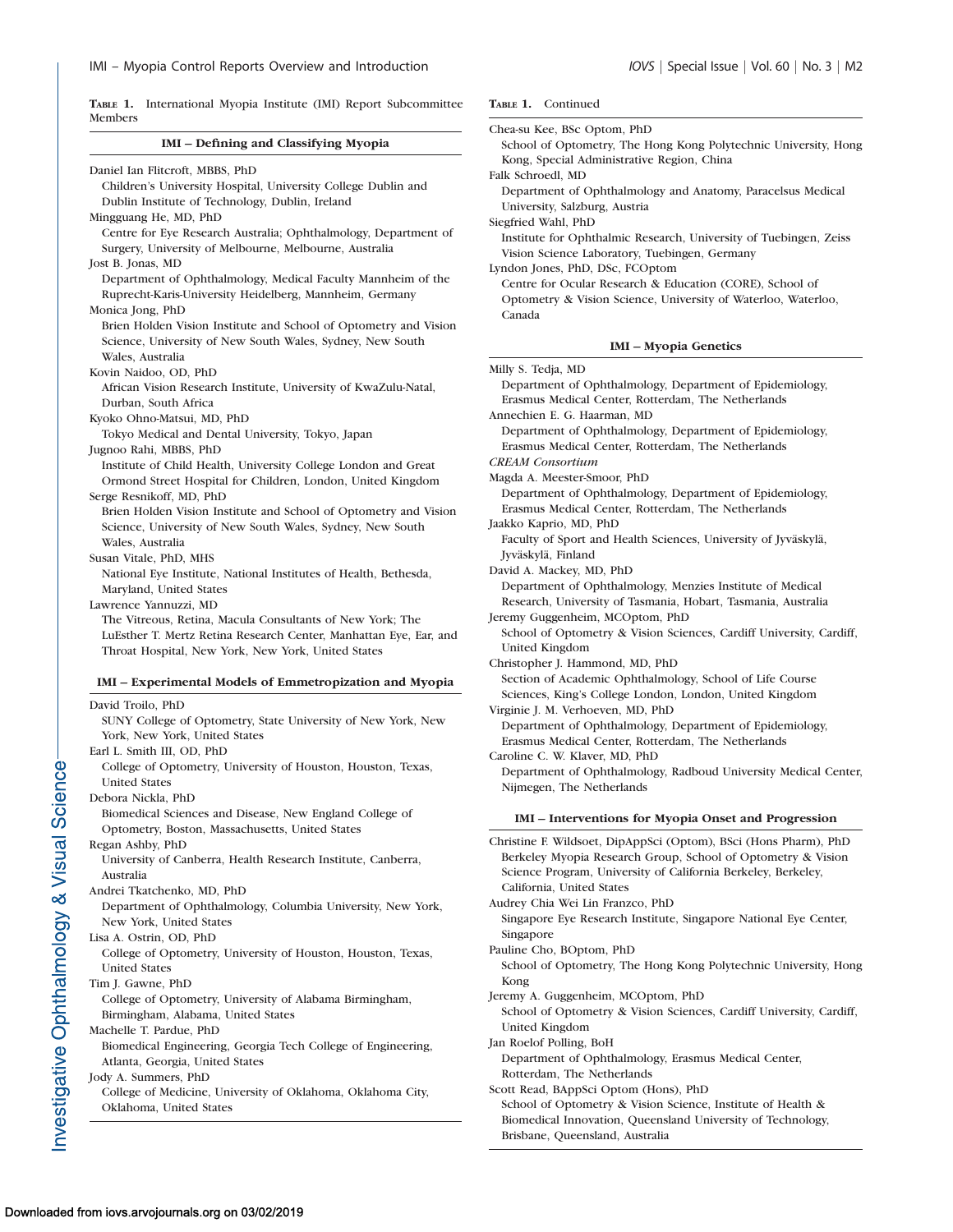## TABLE 1. Continued Padmaja Sankaridurg, BOptom, PhD Brien Holden Vision Institute, School of Optometry and Vision Science, University of New South Wales, Sydney, Australia Seang-Mei Saw, MPH, PhD Saw Swee Hock School of Public Health, National University of Singapore, Singapore Klaus Trier, MD Trier Research Laboratories, Hellerup, Denmark Jeff J. Walline, OD, PhD The Ohio State University College of Optometry, Columbus, Ohio, United States Pei-Chang Wu, MD, PhD Department of Ophthalmology, Kaohsiung Chang Gung Memorial Hospital, Chang Gung University College of Medicine, Kaohsiung, Taiwan James S. Wolffsohn, FCOptom, PhD Ophthalmic Research Group, Aston University, Birmingham, United Kingdom IMI – Clinical Myopia Control Trials and Instrumentation James S. Wolffsohn, FCOptom, PhD Ophthalmic Research Group, Aston University, Birmingham, United Kingdom Pete S. Kollbaum, OD, PhD Indiana University, School of Optometry, Bloomington, Indiana, United States David A. Berntsen, OD, PhD The Ocular Surface Institute, College of Optometry, University of Houston, Houston, Texas, United States David A. Atchison, DSc School of Optometry & Vision Science, Institute of Health & Biomedical Innovation, Queensland University of Technology, Australia Alexandra Benavente, MCOptom, PhD SUNY College of Optometry, New York, New York, United States Arthur Bradley, PhD Indiana University, School of Optometry, Bloomington, Indiana, United States Hetal Buckhurst, MCOptom, PhD School of Health Professions, Peninsula Allied Health Centre, Plymouth University, Plymouth, United Kingdom Michael Collins, Dip App Sc (Optom), PhD Queensland University of Technology, Brisbane, Queensland, Australia Takashi Fujikado, MD, PhD Department of Applied Visual Science, Osaka University Graduate School of Medicine, Osaka, Japan Takahiro Hiraoka, MD, PhD Department of Ophthalmology, Faculty of Medicine, University of Tsukuba, Ibaraki, Japan Masakazu Hirota, MSc Department of Applied Visual Science, Osaka University Graduate School of Medicine, Osaka, Japan Debbie Jones, FCOptom School of Optometry & Vision Science, University of Waterloo, Waterloo, Ontario, Canada Nicola S. Logan, MCOptom, PhD Ophthalmic Research Group, Aston University, Birmingham, United Kingdom Linda Lundström, PhD Applied Physics, KTH Royal Institute of Technology, Stockholm, Sweden Scott A. Read, BAppSci Optom, PhD

#### TABLE 1. Continued

## Hidemasa Torii, MD, PhD Department of Ophthalmology, Keio University School of Medicine, Tokyo, Japan Kovin Naidoo, OD, PhD African Vision Research Institute, University of KwaZulu-Natal, Durban, South Africa

#### IMI – Industry Guidelines and Ethical Considerations for Myopia Control

| Lyndon Jones, PhD, DSc, FCOptom                                    |
|--------------------------------------------------------------------|
| Centre for Ocular Research & Education (CORE), School of           |
| Optometry & Vision Science, University of Waterloo, Waterloo,      |
| Canada                                                             |
| Björn Drobe, MSc, PhD                                              |
| Essilor R&D, Vision Sciences AMERA, Center of Innovation and       |
| Technology AMERA, Singapore, Singapore                             |
| José Manuel González-Méijome, OD, PhD                              |
| Clinical & Experimental Optometry Research Lab, Center of          |
| Physics (Optometry), School of Science, University of Minho,       |
| Braga, Portugal                                                    |
| Lyle Gray, PhD, BSc, Dip Optom                                     |
| Department of Vision Sciences, Glasgow Caledonian University,      |
| Glasgow, United Kingdom                                            |
| Timo Kratzer, Dipl Phys                                            |
| Carl Zeiss Vision International GmbH, Aalen, Germany               |
| <b>Steve Newman</b>                                                |
| Menicon Company Limited, Nagoya, Japan                             |
| Jason J. Nichols, OD, MPH, PhD                                     |
| University of Alabama at Birmingham, School of Optometry,          |
| Birmingham, Alabama, United States                                 |
| Arne Ohlendorf, PhD                                                |
| Carl Zeiss Vision International GmbH, Aalen, Germany               |
| Stephanie Ramdass, OD, MS                                          |
| Vision Research Institute, Michigan College of Optometry, Ferris   |
| State University, Big Rapids, Michigan, United States              |
| Jacinto Santodomingo-Rubido, MSc, PhD                              |
| Menicon Company Limited, Nagoya, Japan                             |
| Katrina L. Schmid, PhD                                             |
| School of Optometry and Vision Science, Institute of Health and    |
| Biomedical Innovation, Faculty of Health, Queensland University of |
| Technology, Brisbane, Queensland, Australia                        |
| Donald Tan, FRCS                                                   |
| Ophthalmology and Visual Sciences Academic Clinical Program,       |
| Duke-National University of Singapore Medical School, Singapore    |
| Eye Research Institute, Singapore National Eye Centre, Singapore   |
| Kah-Ooi Tan, MBA, PhD                                              |
| Brien Holden Vision Institute, Sydney, New South Wales, Australia  |
| Fuensanta A. Vera-Diaz, OD, PhD                                    |
| New England College of Optometry, Boston, Massachusetts, United    |
| <b>States</b>                                                      |
| Yee-Ling Wong, BSc                                                 |
| Essilor R&D, Vision Sciences AMERA, Center of Innovation and       |
| Technology AMERA, Singapore, Singapore                             |
| Kate L. Gifford, BAppSc (Optom), PhD                               |
| Queensland University of Technology, Brisbane, Queensland,         |
| Australia                                                          |
| Serge Resnikoff, MD, PhD                                           |
| Brien Holden Vision Institute, Sydney, New South Wales, Australia  |
|                                                                    |

IMI – Clinical Myopia Management Guidelines

Kate L. Gifford, BAppSc (Optom), PhD Queensland University of Technology, Brisbane, Queensland, Australia

Kathryn Richdale, OD, PhD

University of Houston, Houston, Texas, United States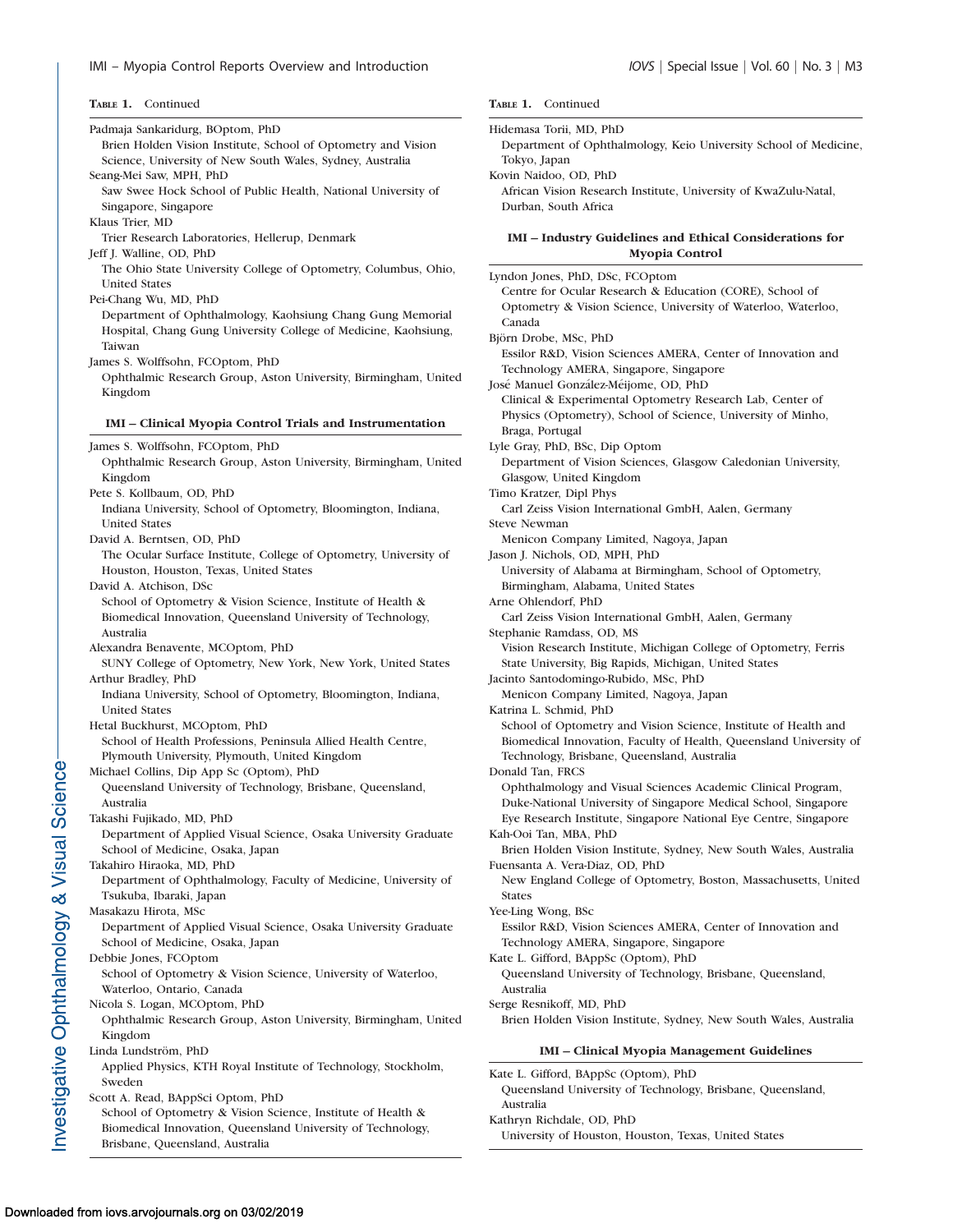#### IMI – Myopia Control Reports Overview and Introduction Intervention Intervention Intervention Intervention Intervention Intervention Intervention Intervention Intervention Intervention Intervention Intervention Interventio

| TABLE 1. | Continued |
|----------|-----------|
|----------|-----------|

| Pauline Kang, BOptom, PhD                               |
|---------------------------------------------------------|
| University of New South Wales, Sydney, New South Wales, |
| Australia                                               |
| Thomas A. Aller. OD                                     |

| University of California, Berkeley, California, United States |  |  |
|---------------------------------------------------------------|--|--|
| Carly S. Lam, BSc, PhD                                        |  |  |

The Hong Kong Polytechnic University, Hong Kong

Y. Maria Liu, OD, PhD

University of California, Berkeley, California, United States Langis Michaud, OD, MSc

University of Montreal, Montreal, Quebec, Canada

Jeroen Mulder, BOptom, MSc University of Applied Sciences Utrecht, Utrecht, The Netherlands Janis B. Orr, BSc, PhD

Aston University, Birmingham, United Kingdom

Kathryn A. Rose, PhD

University of Technology Sydney, New South Wales, Australia Kathryn J. Saunders, FCOptom, PhD

Ulster University, Londonderry, United Kingdom

Dirk Seidel, PhD

Glasgow Caledonian University, Glasgow, United Kingdom J. Willem Tideman, MD, PhD

Erasmus Medical Centre, Rotterdam, The Netherlands Padmaja Sankaridurg, BOptom, PhD

Brien Holden Vision Institute, School of Optometry and Vision Science, University of New South Wales, Sydney, Australia

CREAM, the international Consortium for Refractive Error and Myopia.

Myopia (high myopia, pathologic myopia, and myopic macular degeneration). An IMI steering and an advisory board were established also in November 2015 at the American Academy of Ophthalmology meeting in Las Vegas to oversee the process. A separate initiative at a similar time, led by James Wolffsohn and Nicola Logan of Aston University (Birmingham, UK), approached leading experts in the field to establish a steering committee to put together an evidence-based global consensus on myopia control, in particular to inform clinicians, based on the well-established approach taken by the Tear Film and Ocular Surface Society. The two groups agreed to bring the initiatives together at a meeting at The Association for Research in Vision and Ophthalmology (ARVO) in May 2016 in Seattle. It was agreed that Earl Smith and James Wolffsohn would chair the initiative supported by the IMI. Monica Jong from the Brien Holden Vision Institute facilitated the entire process. In March 2017, the new white papers to accompany the original two had been agreed on and potential chairs approached.

In developing this set of reports, the IMI has collaborated closely with the past and present organizers of The International Myopia Conference (IMC), an international event that has been in existence since 1964 and is now a biennial event (Table 2). The IMC is devoted to promoting all aspects of myopia research at the basic level through to translational research and clinical myopia research, thereby bringing together a wide range of disciplines. The attendance at the congress reflects the diversity of persons involved in myopiarelated activities, including researchers, academics, practitioners, policy makers, industry representatives, and students. The IMC started more than 50 years ago; however, it was Sek Jin Chew in collaboration with Josh Wallman who was instrumental in reviving the conference in 1990. The site-hosting organization and organizing committee change for each meeting, thus ensuring diversity at many levels. Chew and Wallman re-established the IMC meetings, using local organizing committees beginning in 1990, adopting the numbering

TABLE 2. Past International Myopia Conferences

| $1st^*$          | New York, New York, United States (1964)        |
|------------------|-------------------------------------------------|
| 2nd <sub>1</sub> | Yokohama, Japan (1978)                          |
| 3rd <sup>+</sup> | Copenhagen, The Netherlands (1980)              |
| $2nd*$           | San Francisco, California, United States (1984) |
| $3rd^*$          | Rome, Italy (1986)                              |
| 4th              | Singapore (1990)                                |
| 5th              | Toronto, Ontario, Canada (1994)                 |
| 6th              | Hakone, Japan (1996)                            |
| 7th              | Taipei, Taiwan (1998)                           |
| 8th              | Boston, Massachusetts, United States (2000)     |
| 9th              | Hong Kong, Guangzhou (2002)                     |
| 10th             | Cambridge, United Kingdom (2004)                |
| 11th             | Singapore (2006)                                |
| 12th             | Cairns, Australia (2008)                        |
| 13 <sub>th</sub> | Tübingen, Germany (2010)                        |
| 14th             | Asilomar, California, United States (2013)      |
|                  |                                                 |

Organized by the Myopia International Research Foundation. † Independently organized by local organizing committees. (Not recognized by the Myopia International Research Foundation.)

based on the original Myopia International Research Foundation sponsored meetings.

Experts in the field (as identified by the IMI and IMC) were approached for expressions of interest to contribute to one of the reports of their choice. An inclusive approach was adopted, while limiting the number of participants from any one research group to ensure a balanced representation. Discussion between the chairs resulted in report selection for each individual, based on their expertise. The then IMI steering board (David Friedman, Mingguang He, Jonas Jost, Ohno-Matsui Kyoko, Kovin Naidoo [chair], Jason Nichols, Serge Resnikoff, Earl Smith, Hugh Taylor, Christine Wildsoet, James Wolffsohn, Tien Wong) and the chairs met at ARVO in May 2017 in Baltimore. The steering committee was responsible for developing the specific aims and mission, along with the strategy for these reports, and agreed on the topics, conflict of interest policy, chairs, and committee members. The chairs (Table 3) presented to a special session at the IMC in Birmingham, United Kingdom, in September 2017 and the report committee membership was expanded based on further interest and feedback. The report committees also met to finalize their paper's outline and to allocate the workload immediately after the meeting. Shortly after this meeting an agreement was put in place to publish all the reports in a special issue of Investigative Ophthalmology & Visual Science (IOVS).

By early 2018, the draft report was put together from the contributions of each committee, and authorship was determined on the basis of contribution. The draft reports were circulated to that committee to review as a whole, to ensure all issues were adequately addressed. In March 2018, the report drafts were circulated to all 88 members of the IMI committees (who came from 17 counties) for review by July. At ARVO in May 2018 the IMI steering committee received reports from each of the committee chairs. Reviewer comments were received by the report chairs and addressed one by one, as occurs in a traditional peer review of academic manuscripts, to ensure all views were considered. Experts in the field who work for industry were not excluded from the report committees owing to their valuable experience, but the review process outlined ensured no undue influence. The sponsors contributed to publication costs of the International Myopia Reports. The appointed harmonizer to each report (see Table 3) was then responsible for ensuring the reviewers' comments had been adequately addressed, that overlap between the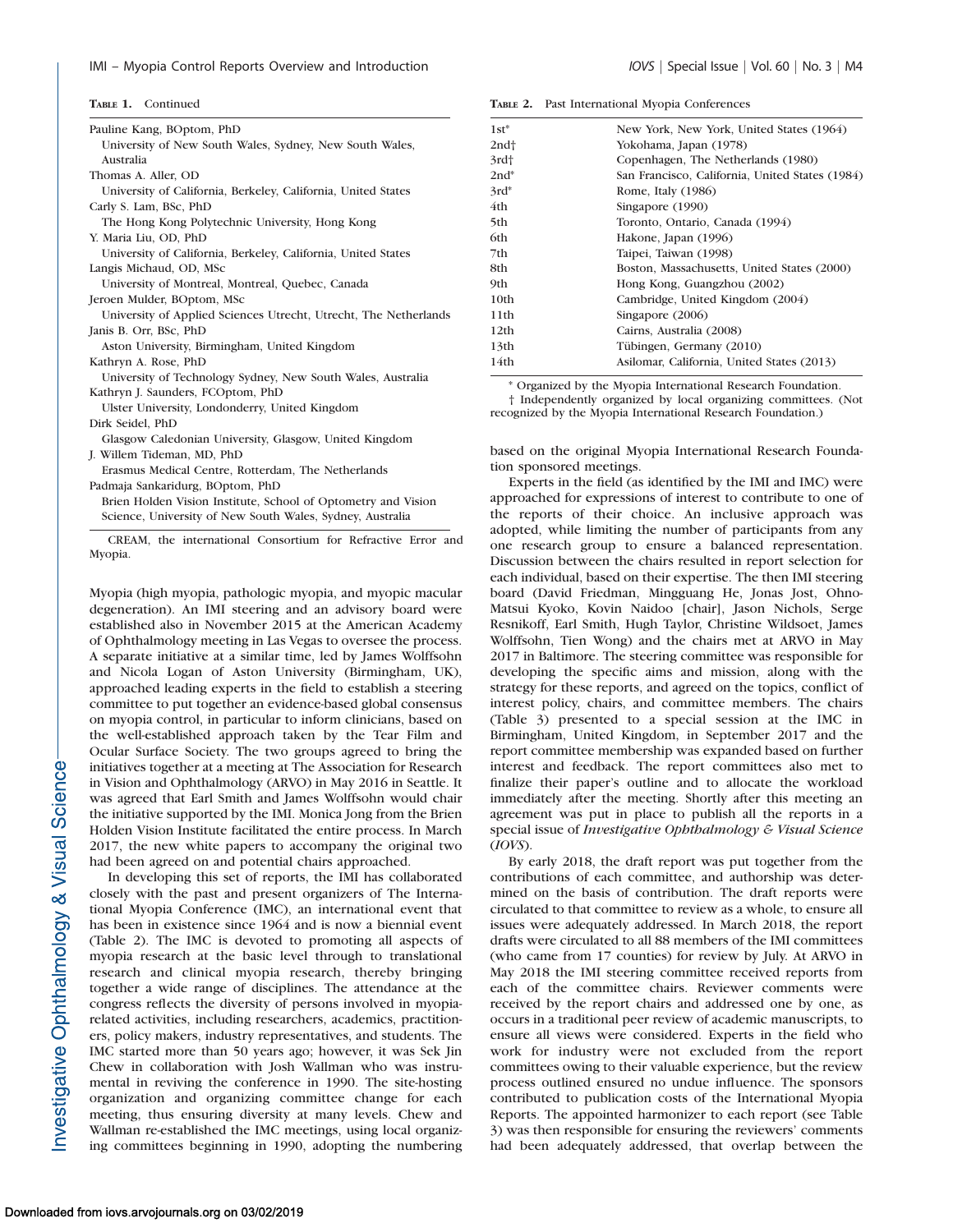| TABLE 3.<br>Report Committees, Chairs, and Harmonizers |  |  |  |
|--------------------------------------------------------|--|--|--|
|--------------------------------------------------------|--|--|--|

| <b>Report Subcommittee</b>                                        | Chair(s)                  | Harmonizer(s)                  |
|-------------------------------------------------------------------|---------------------------|--------------------------------|
| Defining and Classifying Myopia                                   | Ian Flitcroft             | Earl Smith                     |
| Experimental Models of Emmetropization and Myopia                 | David Troilo & Earl Smith | Lyndon Jones                   |
| Myopia Genetics                                                   | Caroline Klaver           | Earl Smith                     |
| Interventions for Myopia Onset and Progression                    | Christine Wildsoet        | James Wolffsohn                |
| Clinical Myopia Control Trials and Instrumentation                | James Wolffsohn           | Kovin Naidoo                   |
| Industry Guidelines and Ethical Considerations for Myopia Control | Lyndon Jones              | Serge Resnikoff & Kate Gifford |
| Clinical Myopia Management Guidelines                             | Kate Gifford              | Padmaja Sankaridurg            |

reports was minimized (with appropriate cross-referencing), and that the report styles were unified as much as possible.

The harmonizers had a meeting in August 2018 and subsequent email communication to resolve any issues arising. It was acknowledged that some areas of overlap would remain where aspects were approached from a different angle (such as crafting a clinical trial protocol as compared to clinical guidance). The imperative of promoting myopia control as an ethical imperative, due to the evidence-based risk of complications from higher levels of myopia and the availability of treatments with proven effectiveness (compared to the risk of complications from the treatment modality), was of particular note. Hence, the reports promote open communication with patients and their parents/guardians regarding the risk versus benefits, such that a fully informed, joint decision on treatment adoption can be made. Finalized harmonized reports were submitted for publication in IOVS in October 2018.

#### 3. BACKGROUND TO THE NEED FOR MYOPIA CONTROL

#### 3.1 Refractive Development

From birth, eye growth continues and refractive state normally undergoes a gradual shift toward emmetropia. In the first 6 months of life, human newborns typically have a variable, but low hyperopic, cycloplegic refractive error with mean of approximately  $+2.00$  diopters (D) ( $\pm$ SD 2.75 D), which shows a normal distribution in the population.<sup>3-6</sup> Emmetropization over the subsequent 6 to 12 months of age leads to a reduction in hyperopia, and the normal distribution of refractive errors seen in neonates becomes more leptokurtic as the eye matures.<sup>7</sup> For the next several years, hyperopic refractive error will reduce slowly such that, by 5 to 7 years of age, most children will have a refractive error in the low hyperopic range (plano to  $+2.00$  D).<sup>3,6,8,9</sup> In populations with relatively low to modest education levels, refractive error is likely to endure at this level throughout the teenage and adult years.<sup>10</sup> In some individuals, for reasons not well understood, the refractive error will become myopic and is likely to progress for a period of time.

#### 3.2 Myopia Onset

In children younger than 6 years the prevalence of myopia is low.<sup>11-19</sup> Even in East Asia and Singapore, where the prevalence of myopia is considered to be alarmingly high in young adults, most studies<sup>12,14,15,17,20-22</sup> show a prevalence rate of myopia in the pre–6-year-old age group to be less than 5%. In certain populations, myopia has been found in more than 5% of children younger than 6 years, although the prevalence rarely exceeds 10%.<sup>11,14,23</sup> Recent studies have reported that the incidence of myopia in this age group may be increasing. Fan et al. $^{23}$  report that the prevalence of myopia in Hong Kong preschoolers (mean age,  $4.6 \pm 0.9$  years; range,  $3-$  6 years) has increased significantly from 2.3% to 6.3% over 10 years.

The incidence of myopia increases dramatically in at-risk populations from approximately 6 years of age.<sup>24</sup> Previous studies have linked this change with the beginning of primary school education, and a link between the intensity of the education system and myopia onset has been determined.<sup>10,24,25</sup> The annual incidence of myopia onset is reasonably constant between the ages of approximately 7 and 15 years in Chinese populations and, by the age of 18 years, some 80% of the urban-based Han population in China is myopic, regardless of geographic locality.17,26–28 Singapore, Hong Kong, Taiwan, South Korea, and Japan show similar patterns, although incidence may be higher in Singapore, Taiwan, and Hong Kong at younger ages.<sup>29-37</sup> A systematic review and meta-analysis by Rudnicka et al.<sup>37</sup> has reported an increase of 23% in the prevalence of myopia over the last decade among East Asians.

In Western societies and countries other than those mentioned above, the incidence of myopia onset during childhood years, and thus the corresponding prevalence, is much lower.<sup>37</sup> Most of the myopia cases identified in one study in the United Kingdom was considered to be late onset (16 years or older).<sup>38</sup> Figure 1 illustrates the marked difference in prevalence between East Asian and white children from the meta-analysis of Rudnicka et al.<sup>37</sup> Of ethnicities reported in the meta-analysis, populations in south Asian, black populations in Africa, and Hispanics tended to have lower prevalence than Western white populations, with South-East Asians, black populations not in Africa, Middle Eastern/North African populations, Native Hawaiians, and American Indians showing higher prevalence than white populations, but still much lower than East Asians.<sup>3</sup>



FIGURE 1. Modeled prevalence of myopia by age for East Asian and white children and teenagers from a systematic review and quantitative meta-analysis fitted to the year 2005. Graph created from data in Table 3 of Rudnicka et al.<sup>3</sup>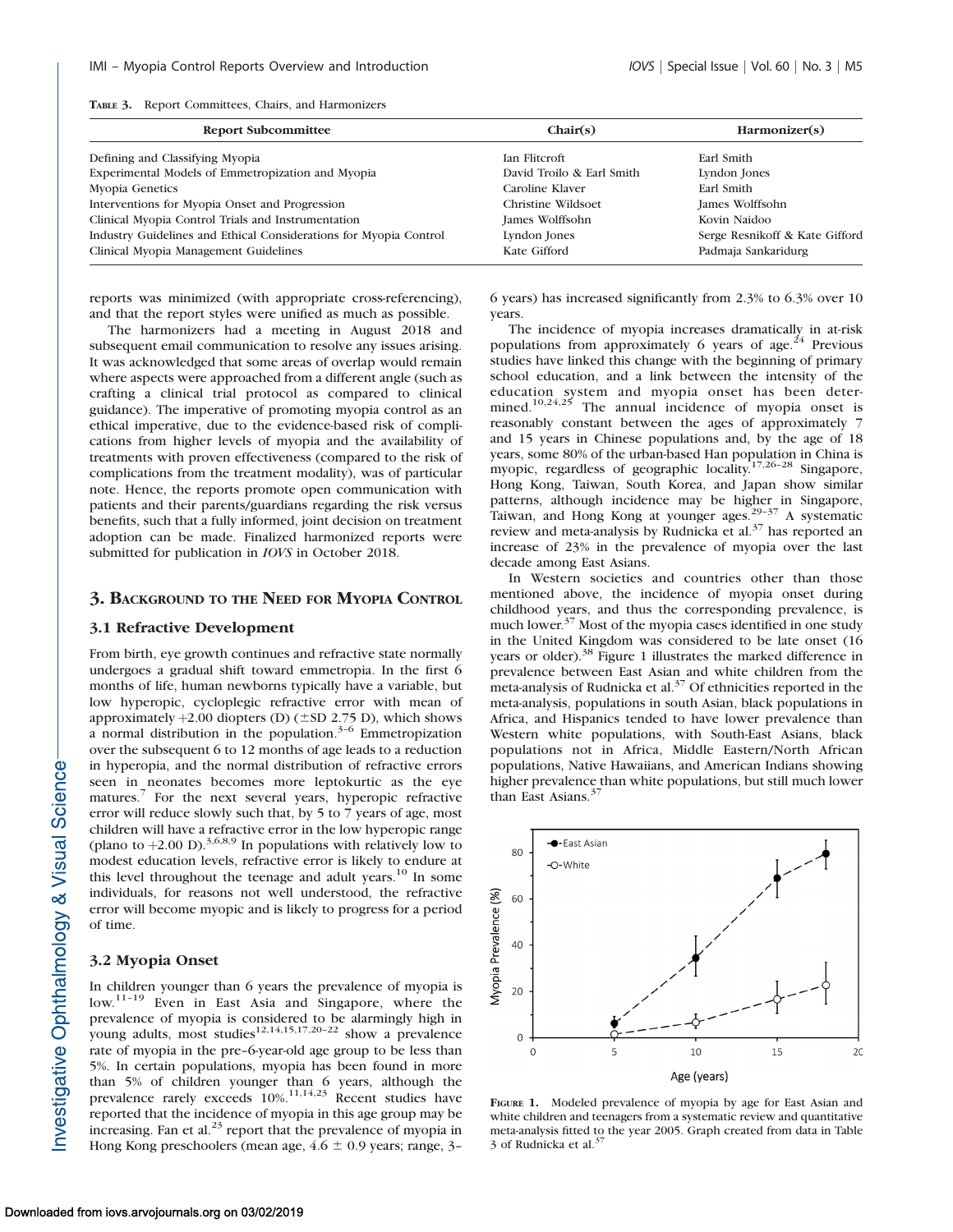Models, such as those reviewed in the accompanying IMI – Defining and Classifying Myopia Report, $39$  are likely to be efficient in predicting myopia onset, due in part at least, to identification of a process of myopic shift already under way. Since the predominant refractive error of young children is usually a low degree of hyperopia, and the consensus diagnostic criterion for myopia is -0.50 D, there is clearly a transition stage of refractive development for those destined to become myopic. $40$  The onset of the myopic trajectory is relatively sudden compared to a subtle loss of hyperopia seen in those who remain emmetropic. $41-43$  The myopic shift and acceleration of axial elongation that precedes the onset of myopia may be evident up to 4 years earlier and does not seem to vary between different ethnicities.<sup>42</sup> The high predictive value of the models of Zadnik et al. $44$  and Zhang et al. $45$  is therefore likely based on detection of values of refractive error and ocular biometry during the transition phase, which depart from those found in emmetropes of the same age.

#### 3.3 Myopia Progression

Progression of myopic refractive error tends to be studied less frequently than onset and prevalence in population-based studies. However, understanding the mechanisms and risk factors for both onset and progression, and the degree to which they vary, are important, so the phenomena are considered separately here. Longitudinal studies are optimal, but are resource intensive and consequently uncommon. Cross-sectional studies are useful when the mean refractive errors of myopes are segregated by age.

Donovan and colleagues $46$  have conducted a meta-analysis of studies reporting myopia progression rates in children of Asian or European descent living in urban areas and corrected with single-vision spectacles. The analysis uses data from 20 studies, 14 intervention trials, and 6 longitudinal observation studies, to predict the progression of myopia and shows that among existing myopes, progression rate declines with increasing age. For example, according to the equation provided in the study of Donovan et al.,<sup>46</sup> progression declines from  $-1.12$  D/y at age 7 years to  $-0.50$  D/y at age 12 years among Asian children.

The progression rates presented by Donovan et al.<sup>46</sup> arise principally from control groups of intervention trials, which may not be representative of the general population. For example, parents of participants in such trials may have enrolled them because of concern that their children's myopia was progressing at a rapid rate when compared with their peers. Population-based and school-based studies tend to report somewhat slower progression. In a rural district in China with baseline data collected in 1998, a total of 4662 myopic  $(\leq -0.5)$  D) children with a mean age of 9.8 years showed -0.84 D progression during 28.5 months, an average annual progression rate of  $-0.35$  D.<sup>47</sup> The timing of the study and rural habitation of this population may explain some of the difference in myopic progression rate compared with the metadata reported by Donovan et al.<sup>46</sup> The average annual progression rate for a sample including more than 7500 myopic children aged 5 to 16 (mean, 9.3) years in Hong Kong was reported at  $-0.63$  D.<sup>12</sup> Chua et al.<sup>48</sup> have plotted annual changes in refractive error for 928 myopic Singaporean children of mixed ethnicity from age 7 to 11 years, stratified by age of myopia onset. Mean progression rate at a given age is remarkably consistent across the groups, irrespective of age of onset. These mean progression rates are slightly slower than those reported by Donovan et al. $^{46}$  (Fig. 2).

In a large population-based study in Yongchuan District of Chongqing City, Western China, children aged 6 to 15 years in 2006–2007 have been followed up for an average of 5.2



FIGURE 2. Refractive shift among myopic children by age. Data from Donovan et al.<sup>46</sup> were digitized by using ImageJ (http://imagej.nih.gov/ ij/; provided in the public domain by the National Institutes of Health, Bethesda, MD, USA) and replotted, and the best fit line for Asians was taken from the equation provided in their article. Data for Chua et al.  $48$ were obtained by averaging progression rates for given ages from their Figure 2.

years.<sup>49</sup> The authors report mean progression of  $-3.56$  D (average,  $-0.68$  D/y) among myopes ( $\leq$ -0.50 D) during this time. While presentation of the data does not allow direct comparison, these progression rates may well be closer to those reported by Donovan et al.<sup>46</sup> Kim and colleagues<sup>50</sup> have retrospectively analyzed refractive error progression among a population of 221 myopic South Korean children aged 3 to 9 years for an average of 11.2 years. While this was a hospitalbased study, and therefore not necessarily representative of the population at large, the progression rate of approximately -0.50 D/y between the ages of 7 and 13 years was surprisingly modest. Hsu and coworkers<sup>51</sup> have reviewed a populationbased cohort in Taiwan of 3256 myopic children, of average age 7.5 years, after 1 year and noted average progression in the group of only -0.42 D, well below that predicted by Donovan et al.<sup>46</sup> Some of these children were being treated with cycloplegics to slow myopia progression and all had been exposed to a large-scale eye care education program, which may explain the lower progression rate. Most recently, Wu et al.<sup>52</sup> have found annual progression of  $-0.79$  D among a school-based control population of 89 myopes aged 6 and 7 years in Taiwan. This is also less than predicted by Donovan et al., $46$  but it should be noted that those in the sample population receiving myopia treatment were excluded from the analysis.

Further details of likely progression can be obtained from centile progression curves. Chen et al. $53$  have constructed reference age-specific centile curves of refraction from crosssectional population-based data from the Guangzhou Refractive Error Study in Children. However, apparent progression among the myopes between ages of 7 and 12 years is observed to be only approximately  $-0.5$  to  $-0.6$  D/y, comparatively constant across ages, and less again than that of Donovan et al., $46$  particularly at a younger age. The implications of these differences are not clear. Tideman et al.<sup>54</sup> have also produced age-specific centile curves for axial length. The relative functionality of these curves compared to those for refractive error is yet to be determined.

Based on the above literature review, greater myopia progression rates are expected at younger ages (i.e., -0.50 to -1.00 D/y for 6- to 9-year-olds) than at older ages (i.e., -0.35 to -0.75 D for those older than 10 years).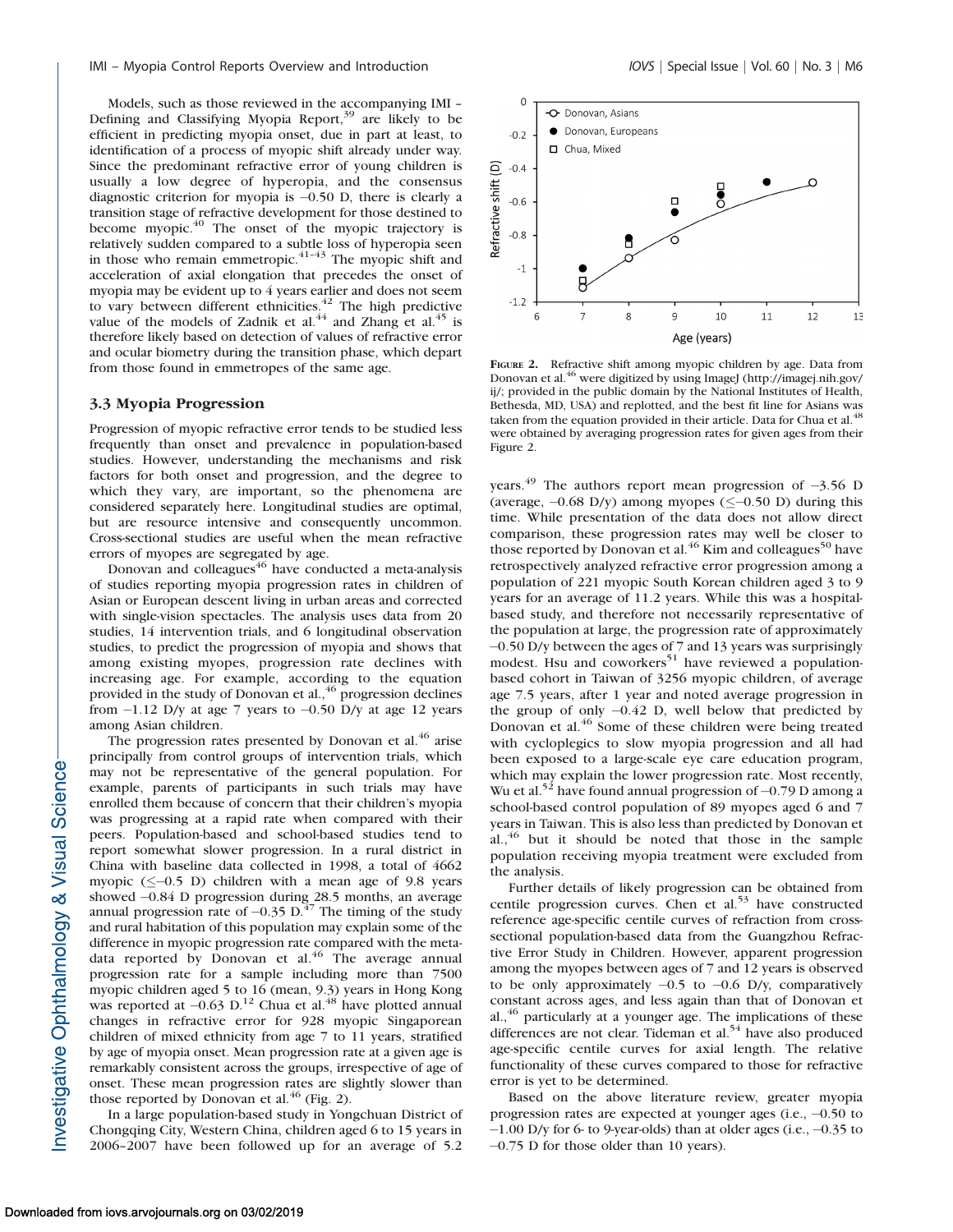One of the major ethical challenges for practitioners is accurate identification of those at risk of becoming highly myopic or, at the very least, of those whose myopia is progressing at an unacceptably fast rate. Few analyses are available on this topic, but the breakdown by Chua et al.<sup>48</sup> probably represents the most comprehensive data available. They have found age of onset of myopia to be the strongest predictor of high myopia among Singaporean children.<sup>48</sup> As expected, duration of myopia progression was also important in predicting high myopia. For children with high myopia at age 11 years, there was an 87% chance that the child became myopic at 7 years of age or younger or had a duration of myopia progression of 4 years or more. Reports from other countries (Denmark, Argentina, United Kingdom) reliably reproduce this observation.55–57 However, in contrast to the report by Chua and colleagues,<sup>48</sup> Williams et al.<sup>57</sup> have found that age of onset only accounts for a modest proportion (approximately 15%) of the variance in severity of myopia.

## 3.5 Adult-Onset Myopia and Progression

Most of the myopia cases in one study in Britain were considered to be late onset  $(16 \text{ years or older})^{38}$  Although myopia onset past the adolescent stage of life is of clinical interest and has shown an association with environmental factors,<sup>58</sup> eye care practitioners are generally more concerned from an ethical standpoint with identifying patients at risk for development of higher degrees of myopia, which typically involves juvenile-onset myopia and its associated potential to progress to sight-threatening pathology.

The prevailing perception is that myopia stabilizes in the late teenage years.<sup>41</sup> Certainly, annual progression in most myopic patients slows with time and for many myopes whose condition has progressed through the teenage years, myopia will stabilize before they reach 20 years of age. However, there are patients whose myopia will continue to progress through adult years.58–60 These patients include those doing intense near work, especially students, and those who have higher degrees of myopia. Continued assessment of refraction and initiation of treatment in patients showing continued progression are warranted. Higher levels of myopia will result from continued progression through adulthood, placing these individuals at higher risk for development of myopia-associated pathologies.

#### 3.6 Genetic and Environmental Risk

Risk factors for myopia onset have been identified and included in a number of multivariate models, although to our knowledge there is currently no comprehensive clinical model that provides good predictive value, aside from those using refractive or biometric information. McMonnies<sup>61</sup> has provided a review of risk factors for onset and progression of myopia and produced a comprehensive table of those factors and how they may influence the prognosis and treatment decisions for individual patients. However, he also notes that the lack of clinical data on the topic of risk ''undermines the confidence with which individual prognoses and clinical decisions about interventions can be made.''

#### 3.6.1 Myopia Onset.

Genetics and Personal Characteristics. Heritability statistics can be used to estimate the proportion of variation in a phenotypic trait of a population that is due to genetics, and further details can be found in the accompanying IMI – Myopia Genetics Report.<sup>62</sup> Heritability estimates for myopia vary from 0.11 to 0.98, the latter higher value being found among a highly specific group of Finnish female twins aged 28 to 29 years.<sup>63, $\overline{64}$ </sup> A meta-analysis<sup>65</sup> places heritability at 0.71 for refractive error, which would suggest that the majority of influence is from genetics rather than environment.

Genome-wide association studies  $(GWAS)^{66}$  have demonstrated complex inheritance of refractive error traits, with identification of more than 150 gene loci associated with myopia and good correlation between studies. However, the identified loci explain a meagre percentage of the variance in refractive error. $67$  For example, a genetic risk score (GRS) has estimated that these loci explain only 0.6% and 2.3% of the variance in refractive error at ages 7 and 15 years, respectively.<sup>68</sup> The difference between heritability from twin studies and GWAS is known as ''missing heritability'' or the ''heritability gap'' and is a well-known characteristic of other phenotypes and diseases.<sup>66</sup>

While the nature versus nurture debate continues in relation to myopia development, recognition of the importance of gene-environment interactions in phenotypic expression has been a significant step forward. Fan et al.<sup>68</sup> have tested for evidence of interactions between near work or time spent outdoors and 39 previously identified loci from GWAS in refractive development in a pediatric cohort. Five variants have shown apparent interaction with near work, while neither variant nor GRS effects were altered with time outdoors.<sup>68</sup>

The most useful clinical indicator for genetic risk short of genetic testing is parental history of myopia. Older studies demonstrating this association have been reviewed by Goss and Jackson.<sup>69</sup> Studies since that time show significant association between number of myopic parents and incident myopia, as summarized in a recent meta-analysis.<sup>70</sup> Odds ratios (ORs) ranging from 1.44 to 2.96 for having a myopic child compared to not having a myopic child were calculated, depending on the number of myopic parents and adjustment for bias and missing studies.<sup>70</sup> More recent studies confirm the connection.<sup>27,71-76</sup> Parental myopia has also been found to interact with other risk factors. In one study of 1770 grade-7 Chinese students, those with close reading distances and two myopic parents have a 26-fold higher odds for prevalent myopia than children with reading distances of greater than 20 cm and no myopic parents.77,78 Also, unsurprisingly, parental myopia correlates with certain ocular components, particularly axial length.79,80

There are some further considerations around parental myopia as a risk factor. The additive genetic portion of phenotypic variance is smaller in younger families, reflecting<br>the trend for increasing environmental influences.<sup>81</sup> The odds of a child with two myopic parents becoming myopic is thus different to the odds of a myopic child having two myopic parents. In part, this stems from increased myopia prevalence, meaning that there will likely be more children with myopia than there are parents with myopia. $43$  Number of myopic parents is a relatively gross instrument and a knowledge of degree of myopia in family members may be a more useful factor for predicting progression.<sup>61,82</sup> Because of these factors, the sensitivity of number of myopic parents in predicting childhood myopia is correspondingly low.82,83

Rudnicka et al. $37$  also have found that sex differences emerge in myopia prevalence at approximately 9 years of age in whites and East Asians. By 18 years of age, white females have 2.0 (95% confidence interval [CI], 1.4–2.9) times the odds of myopia as white males, and East Asian females have 2.3 (95% CI, 2.0–2.6) times the odds of myopia as East Asian males. Others<sup>27,71,73</sup> since have confirmed the propensity for greater myopia prevalence among females. The extent to which this influence is environmental as opposed to genetic has yet to be determined.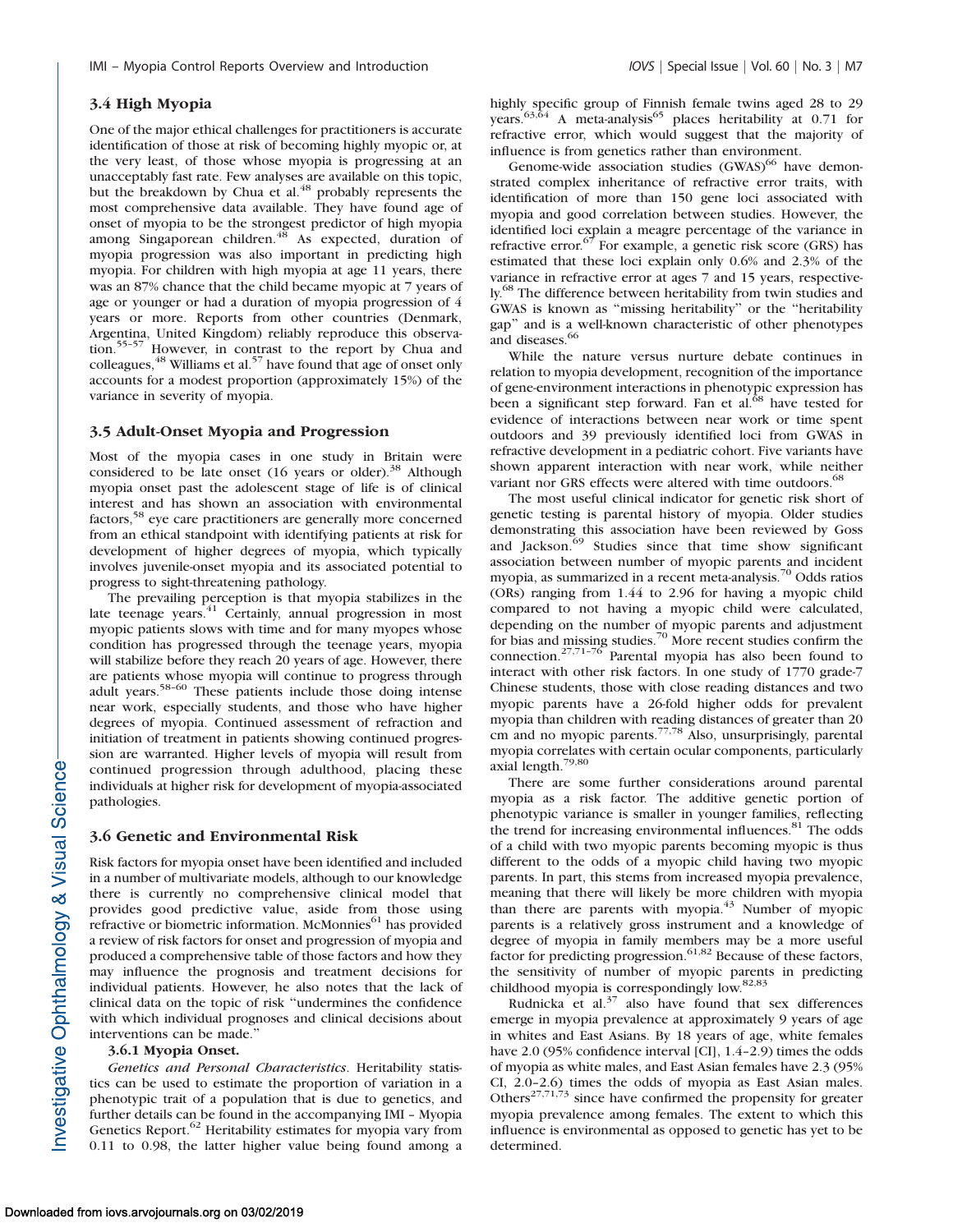Environment. Ramamurthy and colleagues<sup>84</sup> have reviewed the large number of environmental risk factors for myopia. Two key environmental influences upon myopia development are time spent outdoors and amount of near work. The reason time spent outdoors is protective against myopia development remains unexplained. Although there is some evidence from animal studies showing that high light levels or chromaticity might be the critical factor,  $84^{\circ}$  Flitcroft $85^{\circ}$  and Ngo et al.<sup>86</sup> present a counter-argument as to why the dioptric field, perhaps in an interaction with the high light level, is central to protection from time spent outdoors. Xiong et al.<sup>87</sup> have reviewed multiple studies and suggest a clear connection between time spent outdoors and myopia onset. However, differentiation between consequence and causality can only be shown in prospective randomized studies. As spending time outdoors is an intervention to prevent or delay myopia development, detailed description of this risk factor for myopia onset is presented in the accompanying IMI – Interventions for Controlling Myopia Onset and Progression Report.<sup>88</sup>

Despite some indications that near work may not be directly related to myopia, more recent evidence suggests a clear link.<sup>89</sup> ''Near work'' has been defined and measured in a multitude of ways across different studies (e.g., education level, duration of continuous study time, time spent reading books for pleasure, number of books read per week, time spent on reading and close work, time spent indoors studying, closer working distance, short reading distance, distance from near work, font size, and screen-viewing activities) and is, by its nature, difficult to quantify. Nonetheless, in a systematic review and meta-analysis, Huang et al.<sup>89</sup> have found more time spent on near-work activities is associated with higher odds of myopia, increasing by 2% for every additional diopter-hour of near work per week. Multiple subsequent articles not included in this meta-analysis also confirm the association of some index of near work with development and progression of myopia, often independently from time spent outdoors in multivariate analyses.<sup>27,51,52,72,75,76,78,90-92</sup> French and coworkers<sup>93</sup> have presented data that illustrate a strong interaction between the effect of time spent outdoors and near work. In children with baseline mean age of 6 years, those who spend low amounts of time outdoors and perform high levels of near work have dramatically increased odds of incident myopia by age 12 years (OR, 15.9; 95% CI, 3.5–73.4) as compared with those who spend high amounts of time outdoors and low amount of time involved in near work.

Both country and location of residency (urban versus rural) of an individual are associated with the likelihood of myopia. Rose et al.<sup>94</sup> have found that the prevalence of myopia in  $\overline{6}$  to 7-year-old children of Chinese ethnicity is significantly lower in Sydney, Australia (3.3%) than Singapore (29.1%). In their large meta-analysis of childhood myopia prevalence from population-based surveys, Rudnicka et al.<sup>37</sup> have shown striking differences in prevalence among school-aged children of Eastern Chinese ancestry, based on their country of residence (Fig. 3). Among South Asian children living in Australia, England, or Singapore, myopia was five times as likely compared to those living in India or Nepal. There was no apparent difference in prevalence of myopia among white children in studies from Europe, United States, and Oceania.

The authors also determined that children from urban environments have 2.6 (95% CI, 1.8–3.9) times higher odds of myopia than those from rural environments. $37$  Consistent with this finding, population density, home size, and housing type are also significantly associated with refractive error and axial length. $95,96$  The mediating factors for all of the environmental effects are likely to be a combination of education, near work, and time spent outdoors.



FIGURE 3. Modeled prevalence of myopia by age for East Asians by selected country of residence from a systematic review and quantitative meta-analysis adjusted to the year 2005 (except for Mongolia, which is 2003). Graph created from data in Table  $4$  of Rudnicka et al.<sup>37</sup>

Physical attributes (height, weight, and body mass in-<br>dex), $^{29,97,98}$  prenatal history, $^{99}$  birth season, $^{100,101}$  intelligence,<sup>102,103</sup> and socioeconomic status<sup>27,104,105</sup> have all been linked to the likelihood of myopia, with varying strengths of association.

Binocular Vision. It has long been postulated that myopia onset and progression may be related to dysfunctional accommodation and convergence.<sup>106</sup> An elevated accommodation-convergence/accommodation  $(AC/A)$  ratio has been observed before the onset of myopia.<sup>44,107</sup> In a large, ethnically diverse group of children followed up for an extensive period of time, Mutti and colleagues<sup>108</sup> have found the AC/A ratios of those who become myopic begin to increase approximately 4 years before myopia diagnosis, continue increasing until diagnosis, and then plateau at a level higher than those who remain emmetropic.

Another feature of accommodation that has been observed is that measured lag of accommodation is larger among myopes than nonmyopes.<sup>109,110</sup> It was thought that the presence of lag before onset may produce hyperopic retinal defocus, stimulating myopia onset. However, this effect only appears at the time of onset, not before, and does not seem to impact progression.<sup>108,111</sup> An aspect of accommodative lag worthy of mention is that spurious measurement of accommodative error is well documented.112–114 So-called lag may be substantially a function of the measurement technique, where depth of focus and increasing negative spherical aberration with accommodation and developing myopia are not taken into account.

The shift in refraction (in terms of a reduction in hyperopia) observed in those who will become myopic compared to those who remain emmetropic begins several years before diagnosis. Changes to the AC/A ratio merely seem to parallel such changes. Accommodative lag does not seem to appear until myopia onset.<sup>115</sup> Thus, while binocular vision attributes are an interesting research adjacency in the onset and development of myopia, from our current knowledge they do not seem to add any additional benefit in risk assessment over refraction and biometric parameters, genetics, or environmental effects.

3.6.2 Myopia Progression. Compared with onset, there is a lower volume of literature describing risk of progression for existing myopes other than age and initial refractive error. Some studies have looked at group progression, including emmetropes and hyperopes as well as myopes in their analyses, which does not allow specific interpretation regarding progression among myopes.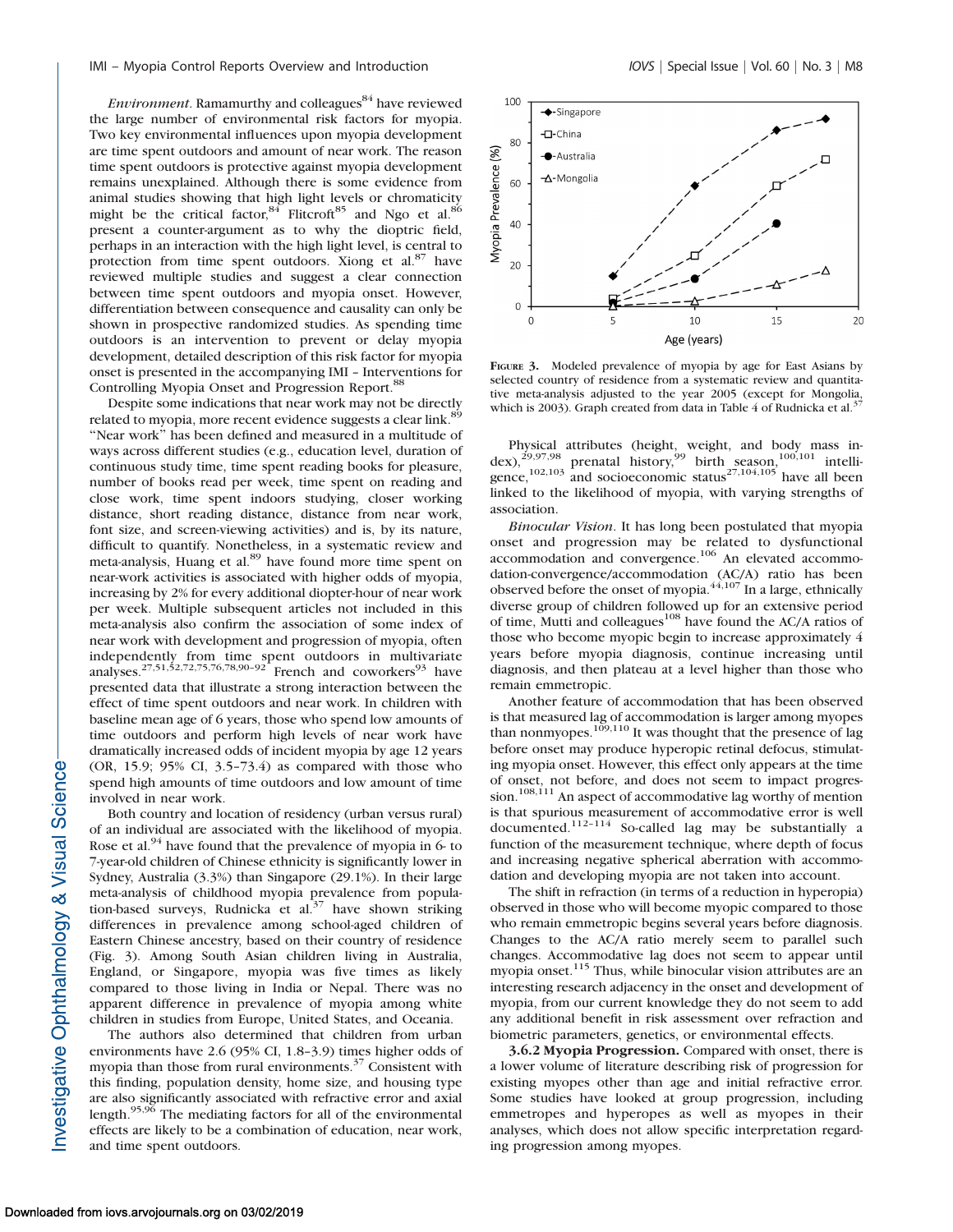Genetics and Personal Characteristics. Donovan et al.<sup>46</sup> report that myopia in European children progresses more slowly on average than in Asians  $(-0.55 \text{ D/y}$  and  $-0.82 \text{ D/y}$ , respectively, at mean age of 9.3 years), although age-specific progression data by baseline age for Europeans in their analysis are derived from a single article. For studies conducted in somewhat homogeneous Western societies, the analysis of Mutti et al. $42$  supports the ethnic differences in progression rates found in the study by Donovan and colleagues,  $46$ although French et al. $116$  did not establish significance of an ethnicity effect. Gwiazda and colleagues<sup>117</sup> have looked at risk factors for high myopia, which can be considered a corollary of fast progression. Reporting on an ethnically diverse population of children aged 6 to 11 years with initial myopia between -4.50 and -1.25 D at four sites within the United States, they did not find an effect of ethnicity on progression rates. Environment is also likely to play a role in myopic progression rates, which may be inferred from higher degrees of myopia among Asian children living in Asia compared to those living in Western societies; however, a thorough review of differences in progression rates between ethnically similar populations in different environments does not seem to have been undertaken.

In their study, Gwiazda et al. $117$  found that the number of myopic parents is a risk factor for high myopia. Some studies support the proposition that parental myopia is associated with faster progression rates, where others do not.<sup>91,118,119</sup>

Females show faster progression than males according to Donovan et al.<sup>46</sup> (-0.80 D/y and -0.71 D/y, respectively, at mean age 8.8 years) and Zhou et al.<sup>49</sup> (OR, 1.45; 95% CI, 1.12– 1.84). However, such a difference is not evident in the study of Gwiazda et al.<sup>11</sup>

*Environment*. In their meta-analysis, Xiong et al.<sup>87</sup> report that outdoor time is not effective in slowing progression in eyes that are already myopic. However, a more recent prospective study<sup>52</sup> suggests that outdoor time does have a protective effect on rate of progression. Subsequent cohort studies<sup>51,74,118,120</sup> yield mixed results. Support for the protective effect of time spent outdoors on myopia progression may be inferred from numerous studies that have found a seasonal variation in myopia progression; $121-123$  see the accompanying Interventions for Controlling Myopia Onset and Progression Report.<sup>88</sup>

Many of the same environmental factors that are linked to the incidence or prevalence of myopia are also related to progression. Multiple articles link near work, with various descriptors of activity, to myopia progression.51,52,72,74,91,119,120 Other associations include urbanization and increasing family income.<sup>90,91</sup>

Binocular Vision. Two studies that have considered binocular vision effects as part of the treatment protocol (esophoria or low lag of accommodation) have had good success, suggesting that some aspect of binocular function may<br>be a risk factor for progression.<sup>124,125</sup>

## 3.7 Summary of Findings on Risk Factors

The observations reported above present an unambiguous message. The younger the age of onset of myopia, the greater the likelihood that a child will experience progression to vision-threatening levels of myopia. Practitioners and parents should be active in addressing both myopia onset and progression at as young an age as possible. No formal procedures have been identified that recognize those at risk of myopia onset before the triggering of the steady progression in refractive error that ultimately leads to myopia diagnosis. However, it is clear, for example, that Chinese children living in urban regions of Asia, who are immersed in an intensive education environment and have two myopic parents, have a

much greater risk for onset and development of significant myopia than a Caucasian living in a rural environment in Australia with no myopic parents. Not all children who are young at myopia onset will experience progression to high myopia, but age of onset is the current best determinant for identifying children at risk of progression. While noting the risk of high myopia is greatest in those with early onset, practitioners should also be cognizant that the condition of some individuals with later onset (say 11 years or older) may also progress to higher degrees of myopia, where the rate of progression is high. Practitioners should be vigilant in identifying and treating those at risk of rapid progression, regardless of age of onset.

# 4. SUBCOMMITTEES AND THEIR REPORT FOCUS AND **ADVANCEMENTS**

#### 4.1 IMI – Defining and Classifying Myopia Report<sup>39</sup>

Myopia has been the topic of scientific study for more than 400 years, but it is only more recently that it has been recognized as a serious public health issue, owing to its being a significant cause of visual loss and a risk factor for a range of pathologic ocular conditions. Its prevalence is increasing on a global basis and has reached epidemic levels in much of Asia. Myopia has been defined in a wide variety of ways in the past, such as based on its assumed etiology, age of onset, progression rate, degree of myopia (in diopters), and structural complications. This has led to a confusing accumulation of terms. Hence this subcommittee's aim was to provide a standardized set of terminology, definitions, and thresholds of myopia and its main ocular complications. A critical review of current terminology and choice of myopia thresholds was undertaken to ensure that the proposed standards are appropriate for clinical research purposes, relevant to the underlying biology of myopia, acceptable to researchers in the field, and useful for developing health policy. It is recommended that the many descriptive terms of myopia be consolidated into the following descriptive categories:

Myopia: A refractive error in which rays of light entering the eye parallel to the optic axis are brought to a focus in front of the retina when ocular accommodation is relaxed. This usually results from the eyeball being too long from front to back, but can be caused by an overly curved cornea, a lens with increased optical power, or both. It is also called nearsightedness.

With qualifying terms:

Axial Myopia: A myopic refractive state that can be attributed to excessive axial elongation.

Refractive Myopia: A myopic refractive state that can be attributed to changes in the structure or location of the image-forming structures of the eye (i.e., the cornea and lens).

Secondary Myopia: A myopic refractive state for which a single, specific cause (e.g., drug, corneal disease, or systemic clinical syndrome) can be identified that is not a recognized population risk factor for myopia development.

It was also recommended that in quantitative contexts, myopia should always be treated as a negative value and that mathematical comparison symbols be used in their strict mathematical sense.

To provide a framework for research into myopia prevention, the condition of ''premyopia'' is defined.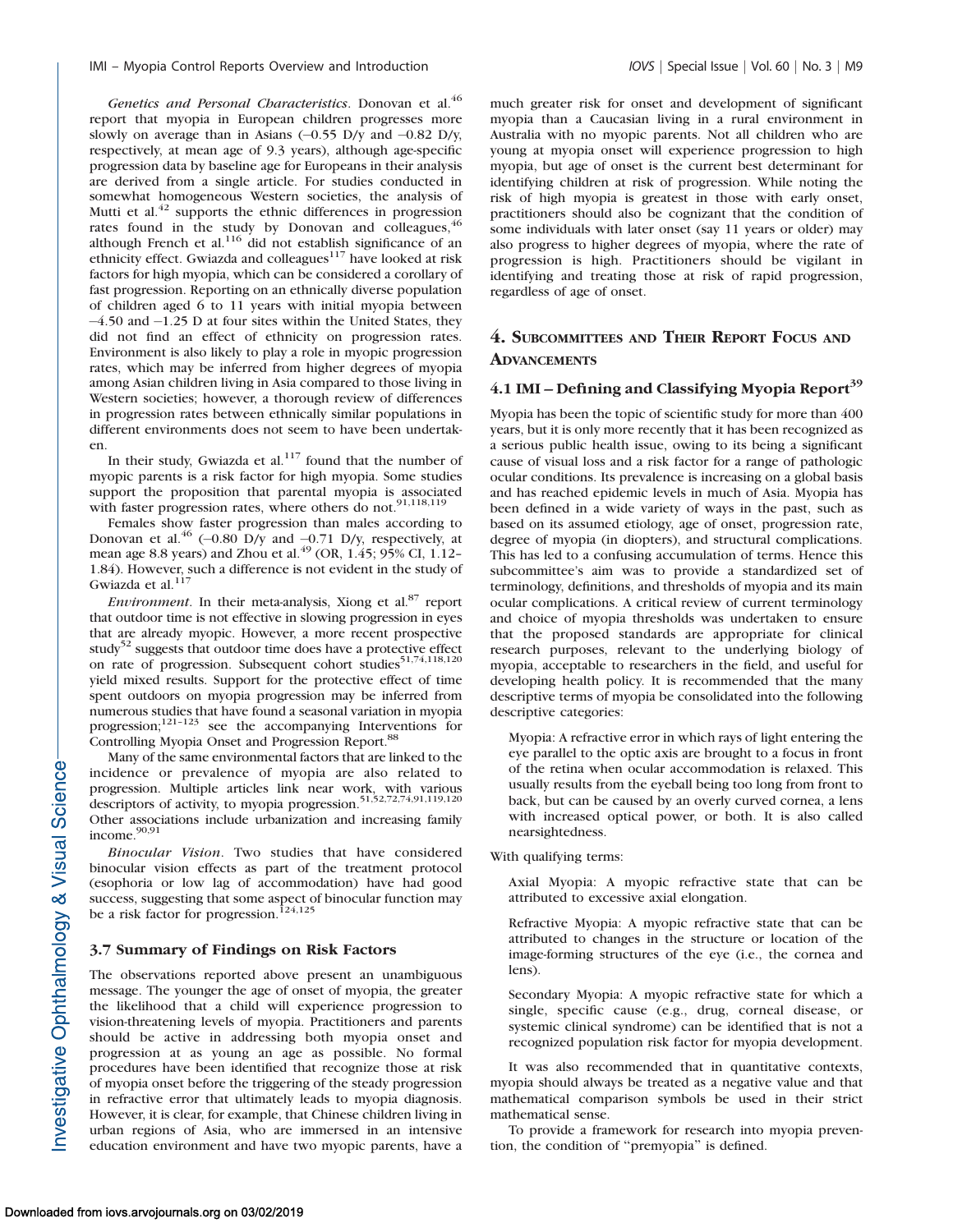Premyopia: A refractive state of an eye of  $\leq +0.75$  D and >-0.50 D in children where a combination of baseline refraction, age, and other quantifiable risk factors provides a sufficient likelihood of the future development of myopia to merit preventative interventions.

As a quantitative trait it is recommended that myopia be divided into myopia (i.e., all myopia), low myopia, and high myopia as based on the current consensus of publications:

Myopia: A condition in which the spherical equivalent refractive error of an eye is  $\leq -0.5$  D when ocular accommodation is relaxed.

Low Myopia: A condition in which the spherical equivalent refractive error of an eye is  $\leq$  -0.5 D and > -6.00 D when ocular accommodation is relaxed.

High Myopia: A condition in which the spherical equivalent refractive error of an eye is  $\leq -6.00$  D when ocular accommodation is relaxed.

Although even low levels of myopia are associated with an increased risk of developing pathologic conditions such as myopia maculopathy and having a retinal detachment, "pathologic myopia" is proposed as the categorical term for the adverse, structural complications of myopia.

Pathological Myopia: Excessive axial elongation associated with myopia that leads to structural changes in the posterior segment of the eye (including posterior staphyloma, myopic maculopathy, and high myopia–associated optic neuropathy) and that can lead to loss of best-corrected visual acuity.

A clinical classification is also proposed to encompass the scope of such structural complications.

# 4.2 IMI – Experimental Models of Emmetropization and Myopia Report $126$

Much of our current understanding of characteristics and mechanisms of postnatal eye growth and the development of myopia has come from detailed experimental studies using animal models. These models use a wide range of species, from primates to invertebrates, and include macaque and marmoset monkeys, tree shrews, guinea pigs, mice, chickens, fish, and squids. Considering that these phylogenetically wide-ranging species all possess visually guided eye growth despite differences in ecology, ocular anatomy, visual function, and visual acuity, this supports the hypothesis that visually guided eye growth is an evolutionarily conserved process found in camera-type eyes. Each species provides unique experimental advantages to study the mechanisms of visually guided eye growth and the key signalling pathways that regulate refractive eye development across species; however, anatomic and physiological differences must be taken into account when interpreting and translating results to humans.

The report summarizes the anatomic similarities and differences between the eyes of the principal experimental species used for studies of emmetropization and myopia. Surveying more than 800 published reports on the changes in eye growth and refractive state in response to experimental manipulations of visual conditions, the report offers a summary of the evidence supporting the role of vision in eye development and the mechanisms that underlie the visual regulation of eye growth and emmetropization development. Also discussed are the key operating characteristics of experimental emmetropization to experimentally imposed retinal defocus including local retinal mechanisms controlling regional eye growth, the spatial and temporal integration of visual signals, the impact of simultaneous competing defocus signals, the relationships of various ocular circadian rhythms to induced changes in eye growth, and the critical periods for visual experience–invoked myopia. Studies of the characteristics of the visual signals affecting eye growth are also reviewed and discussed, including the intensity of ambient illumination, the spectral composition of light, longitudinal chromatic aberration, higher-order monochromatic aberrations, and astigmatism. The report reviews the biochemistry of refractive error development, including the roles of various retinal neurotransmitters, neuromodulators, and growth promotors such as dopamine, vasoactive intestinal peptide, melanopsin, glucagon, and insulin, and nitric oxide. Pharmacologic studies of the mechanisms of emmetropization and myopia are discussed including the effects of cholinergic, GABAergic, and adenosine antagonistic drugs and drugs affecting nitric oxide and neuropeptides. Finally, the article reviews the molecular biology of gene expression in the eye and retina and possible gene-environment interactions.

The report reviews and summarizes several confirmed findings from animal models that have provided important proofs of concept that helped to transform treatment strategies for myopia control. These findings include the eye's ability to detect the sign of retinal defocus and undergo compensatory growth, the local retinal control of eye growth, regulatory changes in choroidal thickness, and the identification of biochemical signal cascades regulating postnatal eye growth and refractive state. Experimental animal models continue to provide new insights into the cellular and molecular mechanisms of eye growth control, including the identification of potential new targets for drug development and future treatments needed to stem the increasing prevalence of myopia and the vision-threatening conditions associated with this disease.

# 4.3 IMI – Myopia Genetics Report<sup>62</sup>

Like other complex traits, myopia has benefitted enormously from the dramatic improvements in DNA technologies and significant reduction in costs for genotyping during the last decade. The IMI – Myopia Genetics Report summarizes the developments in gene identification for refractive error and myopia, and addresses their implications for molecular pathways. An extensive literature search identified almost 200 genetic loci that have been reported for refractive error, myopia, or axial length, and many overlap between these endophenotypes. Risk variants have mostly been identified outside the protein coding regions, and by themselves carry a low risk. Nevertheless, totalling all genetic risk variants in a polygenic risk score shows that those with a high genetic load are >40 times more likely to become myopic, and high myopes and high hyperopes can be separated by their genetic score. The most significant contribution of the current gene dissection is the insights into the molecular machinery underlying eye growth. Functions of the annotated genes include retinal cell physiology, light processing, glutamate receptor signalling, extracellular matrix modulation, anterior segment morphology, but also posttranscriptional regulation indicating control of gene expression at the RNA level. In silico and in vitro experiments have shown that all cell types in the retina, but also RPE, vascular bed, and connective tissue are sites of gene expression. This implies that the retinal signalling cascade responding to a visual trigger and leading to eye growth involves a complex network of molecules from many different cells and tissues. Another lesson learned from the genetic studies is that most genes are not eye specific and have a plethora of effects outside of the eye. A fair number of genes for common myopia are involved in a wide range of syndromes,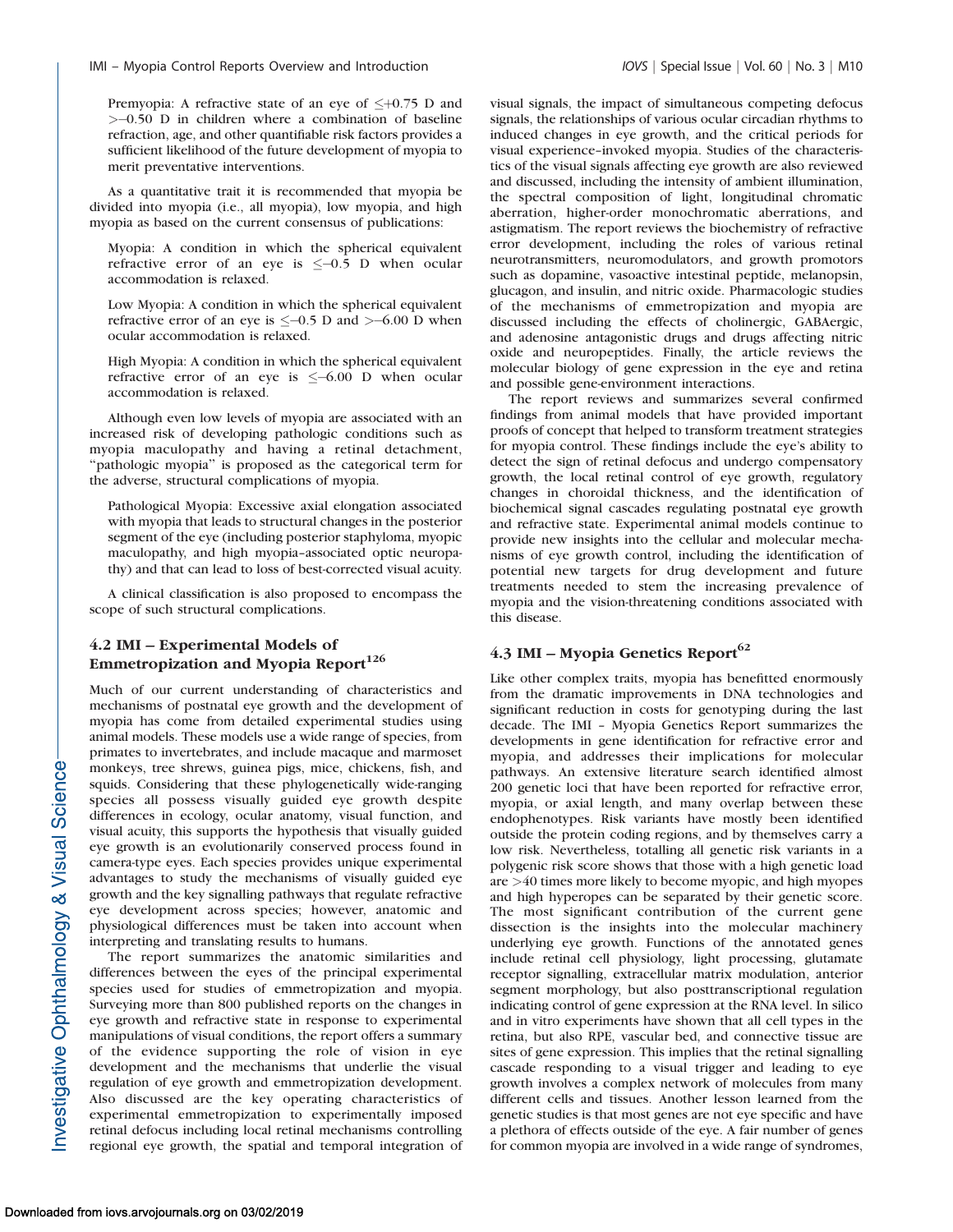including neurodegenerative and connective tissue disorders. How this broad spectrum of gene functions leads to scleral remodelling and an increase of axial length remains intriguing. Addressing this ''black box'' requires taking myopia molecular genetics to the next level: to explore new high-throughput, wide coverage genotyping assays; determine the protein function and the elements that regulate gene expression; investigate how DNA, proteins, and the environment interact to determine eye size; and create possibilities for storage and reuse of massive genomic data. The forecast of understanding and solving myopia makes these challenges worth taking.

## 4.4 IMI – Interventions for Controlling Myopia Onset and Progression Report<sup>88</sup>

This report examines the evidence basis for various interventions in current use for controlling myopia progression in children, organized under the categories of optical, pharmacologic, environmental (behavioral), and surgical interventions (aimed at stabilizing highly myopic eyes). There is equivocal evidence concerning whether single-vision spectacles cause faster myopic progression than soft contact lenses, but any difference is likely to be clinically irrelevant. Undercorrection is still adopted as a myopia control strategy by some practitioners, yet some but not all clinical trials indicate this strategy has no clinically significant benefit in slowing myopia. Single-vision spectacle lenses designed to alter peripheral defocus had only a small treatment effect, of less than 14% reduction in myopia progression. The treatment effects on myopia progression of bifocal and progressive addition spectacles tend to be larger, although variable and questioned in terms of clinical significance in some cases (6%–51%). Overall, single-vision contact lenses, whether soft or rigid, seem to have little effect on myopia progression, in contrast to significant treatment effects with contact lenses that impose multifocality. Center-distance multifocal lenses have been used off-label successfully, demonstrating a sample size–weighted average of 38%, slowing both myopia progression and axial elongation, although these two assessment elements did not always correspond tightly. Orthokeratology has also proven to be effective in slowing axial length elongation, by between 30% to 55%.

Pharmacologic myopia control trials have principally used atropine, although other muscarinic antagonists such as M1 selective pirenzepine, ocular hypotensive agents including topical timolol (a nonselective  $\beta$ -adrenergic antagonist), and oral 7-methylxanthine, an adenosine antagonist, have also undergone trial. Although the reduction in myopia progression seems to be higher with 1% atropine (around 60%–80%), more recent atropine studies use much lower doses (e.g., 0.01%), with a reduced effect on refractive error retardation (around 45%) and no apparent effect of axial length compared to historical controls, but with fewer side effects and apparent rebound after discontinuation.

Time outdoors appears to be more effective in preventing incident myopia than slowing progression of existing myopia. However, the evidence for vitamin D levels being related to myopic control is weak. Seasonal trends in myopia progression have also been interpreted as indirect evidence of outdoor effects on myopia progression, based on observed faster myopia progression during the darker winter than the brighter summer months. In one study, every additional hour of outdoor time per week has been found to reduce the risk of developing myopia by 2%. In another study, the time children spend engaged in near work outside of school and time spent outdoor were not found to be related, as might be expected. Deployment of wearable technologies in place of questionnaires as study tools may help to resolve apparent inconsistencies and unresolved questions, including whether the quality of indoor lighting is important.

## 4.5 IMI – Clinical Myopia Control Trials and Instrumentation Report $127$

Clinical trials on myopia control conducted to date were reviewed to inform a consensus on best practice in the design of clinical trials to assess the effectiveness of treatments and the impact on patients. As myopia control interventions will be applied for multiple years throughout the time during which myopia is progressing, and treatment effects have been shown to often reduce after an initial period, it is important that clinical trials evaluate efficacy over a long period (3 years being the recommendation) to ensure continued efficacy beyond any initial treatment effect. Assessment of rebound should also be considered, with a minimum recommended period of 1 year due to seasonal effects. Typical inclusion criteria are cycloplegic spherical or spherical equivalent myopia of at least-0.75 D; astigmatism  $\leq 1.00$  D; anisometropia  $\leq 1.50$  D; ages 6 to 12 years; and 20/20 (0.0 logMAR) minimum visual acuity. Exclusion criteria typically are previous rigid contact lens wear; history of previous myopia control treatment; ocular pathology; binocular vision anomaly; medications that may affect pupil size, accommodation, or have an impact on ocular surface; and systemic disease that may affect vision, vision development, or the treatment modality. Appropriate control group selection depends on the intervention being studied, but often myopia control studies cannot be fully masked. Studies with no control group are unable to demonstrate treatment efficacy; as the rate of myopia progression decreases naturally with age and has seasonal variation, it is not possible to distinguish between naturally declining progression and reduced progression attributable to the treatment, without a simultaneously conducted control group. Randomization should be applied to treatment allocation, and stratification by key factors known to influence myopia progression (such as age and race/ethnicity) should be considered. Ocular health, including a slit lamp examination and baseline/periodic dilated fundus examination, along with standardized adverse event reporting, should also be embedded in the trial protocol. Binocular vision associations in myopia control treatments have also been found, so should be investigated at baseline and periodic intervals during the study. Other safety-related assessments include visual acuity and dysphotopsia. Finally, there is not a specific minimum percentage reduction in myopia progression that has been published for a treatment effect to be considered clinically meaningful; any such percentage reduction threshold could theoretically vary with multiple other factors, including duration of treatment, sample population, and study design considerations. Sample size estimations based on currently available measurement variability data are provided.

Outcome measures were classified as primary, secondary, and exploratory. Primary outcome measures are refractive error (ideally assessed objectively with autorefraction of the eye cyclopleged in optical intervention studies with 1% tropicamide) or axial length (ideally measured with noncontact interferometry) or both. Secondary outcome measures focus on patient-reported outcomes (usually assessed by questionnaire and can include the parent's/guardian's experience as well as the patient's) and treatment compliance (ideally in real time, such as with text messaging responses or wearable sensors connected to data loggers). Exploratory outcome measures are particularly useful in trying to understand the mechanism of action and associated factors. These include peripheral refraction (such as measured with autorefractors or wavefront aberrometers), accommodative changes (including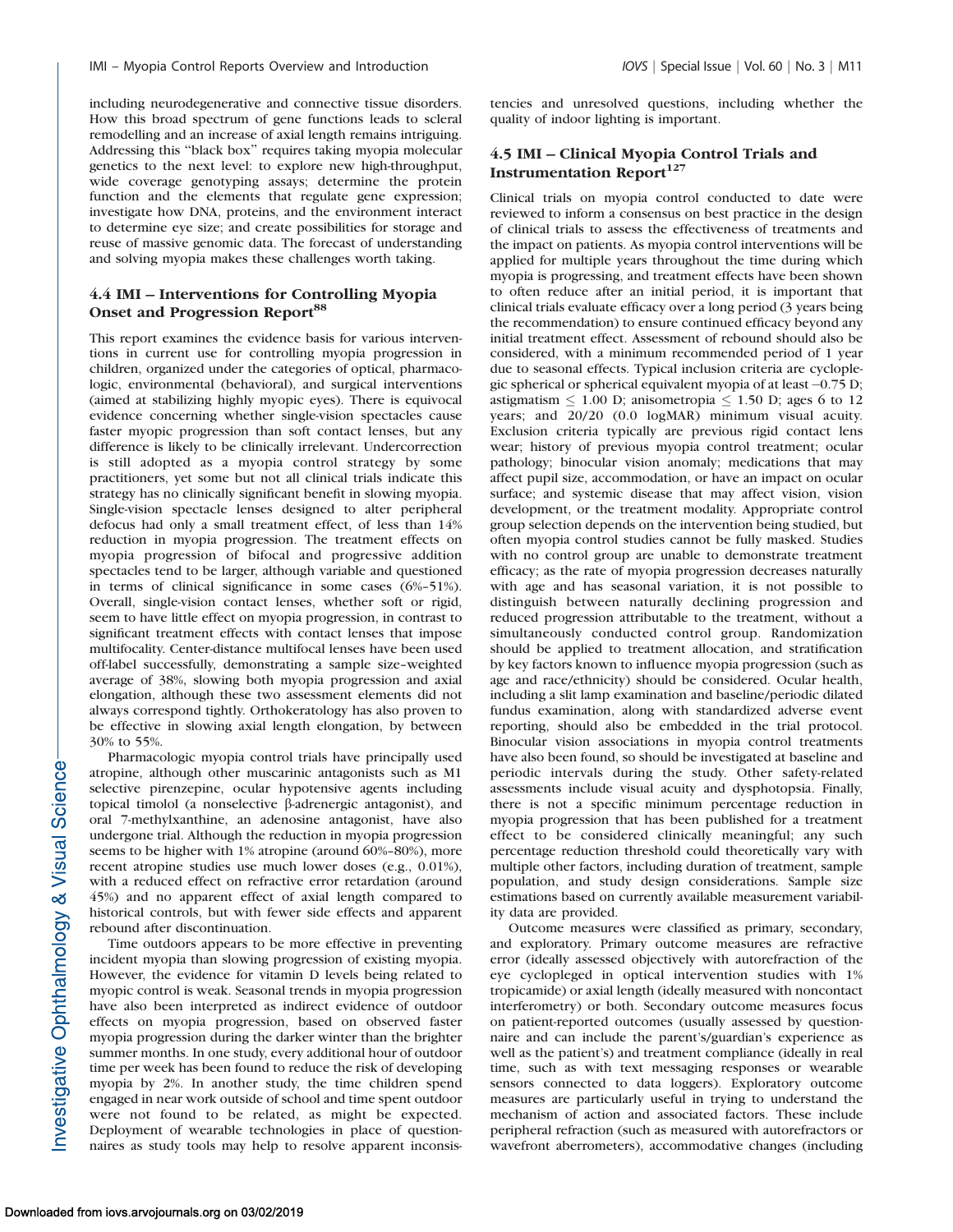accommodative lag and dynamics), ocular alignment, pupil size, outdoor activity/lighting levels, anterior and posterior segment structural changes (typically imaged with Scheimpflug imaging, optical coherence tomography, and retinal photography with a particular interest in choroidal thickness changes), and tissue biomechanics (of the sclera and cornea).

# 4.6 IMI – Industry Guidelines and Ethical Considerations for Myopia Control Report<sup>128</sup>

The aim of this subcommittee was to discuss guidelines and ethical considerations associated with the development and prescription of treatments intended for myopia control. A critical review of published articles and guidance documents was undertaken, with a view to carefully consider the ethical standards associated with the investigation, development, registration, marketing, prescription, and use of myopia control treatments.

From an ethical standpoint, deciding whether to implement a myopia control strategy represents a classical medical risk versus benefit ratio. A principal motivation for slowing myopia progression is based on the premise that limiting myopia progression reduces risk of the development of visionthreatening disease in later life. However, conclusive evidence that this is the case is unlikely to be available for decades. Nonetheless, if this assumption is correct, then the benefits could be substantial, given the clear relationship between myopia-related ocular pathology and the degree of myopia. Thus, the risk-benefit analysis must take account of the outcomes arising from nonintervention in deciding if implementation of a myopia control strategy with an individual patient is warranted. Other factors to consider include the known improvements in quality-of-life issues arising from the use of corrective devices; adults with pathologic myopia and associated visual impairment report significant social and emotional impacts and reduced life satisfaction. Additional factors that must be accounted for in the decision to undertake myopia control include the regulatory status of the treatment being considered, availability of the treatment, access to appropriate eye care services, and pricing and convenience of the treatment, which are all potential barriers to accessing the myopia control treatment being considered.

These considerations place a burden of responsibility on the practitioner to be fully cognizant of the risks for the patient of developing different levels of myopia, the implications that progression to higher levels of myopia may have, the likely benefits of treatment, the side effects of treatment and other associated factors, so as to provide appropriate advice and care.

Researchers and clinicians often partner with companies to conduct myopia control studies. However, there is a risk for these partnerships to introduce bias, and practitioners should be aware of the importance of evaluating any real (or perceived) conflict of interest when recommending a management plan for myopia control. The interactions between researchers, practitioners, and manufacturers of myopia control treatments should meet the highest possible standards of integrity and transparency and must be declared in the reporting of the results obtained. Relationships between clinicians and patients should not be compromised by commercial or other interests that could subvert the principle that the interests of patients are of primary concern.

Most myopia control treatments are currently off-label in many countries. Most regulatory bodies do not restrict practitioners from discussing off-label treatment uses with their patients. However, given that patients and their families generally assume that a treatment prescribed by their clinician has been proven safe and effective and is supported by scientific evidence, it is recommended that practitioners ensure that a formal informed consent process is adopted, to ensure that the patient (and parents/guardians in some cases) is aware of the risks, benefits, and alternatives for any myopia control treatment discussed.

Regulatory bodies, manufacturers, academics, practitioners, and patients are all stakeholders and play an important role in ensuring the appropriate prescribing and success of myopia control treatments. Approval of a treatment by a regulatory body relies on the risk-benefit assessment and is informed by science, medicine, policy, and judgment, in accordance with applicable legal and regulatory standards. Manufacturers have a large part to play in the ethical decisions around the practitioner's prescribing of myopia control treatments by ensuring that the discussion of the efficacy of a treatment is appropriately reported and that the treatments are manufactured by using rigorous methods to ensure their quality. Academics have an important role in disseminating scientific information related to myopia control treatments, which is typically undertaken in the form of peer-reviewed journal articles, in addition to abstracts and presentations at major scientific conferences. Practitioners have a responsibility to care for their patients by recommending myopia control treatments using evidence-based practice. With a condition as multifactorial and individual as myopia, this means using published evidence along with clinical judgment to determine the best course of action for the young myopic patient. Finally, patients should be well informed about the nature of the product's marketing authorization status for the intended use and, in case of off-label/unlicensed treatments, that the risks associated with the treatment might be unknown. Such information should be provided in a neutral, balanced, and nonbiased way by the practitioner and be accompanied by easily accessible online and printed information.

Undertaking myopia control treatment in minors creates an ethical challenge for a wide variety of stakeholders. Regulatory bodies, manufacturers, academics, and clinicians all share an ethical responsibility to ensure that the products used for myopia control are safe and efficacious and that patients understand the benefits and potential risks of such products.

# 4.7 IMI – Clinical Myopia Management Guidelines  $Report<sup>129</sup>$

This report draws on the evidence basis outlined principally in the IMI – Interventions for Controlling Myopia Onset and Progression Report<sup>88</sup> for establishing clinical guidelines to inform the management of the progressing myopic patient. This includes risk factor identification from the assessment of refractive error, binocular visual function, parental refraction, and visual environment (such as educational intensity and time spent outdoors) at around ages 6 to 11 years; discussion of the prospect of developing myopia and the associated risks, along with treatment option efficacy, risks, and additional correction benefits with the parents/guardians and the patient in lay terms; setting realistic expectations; gaining informed consent; agreement of compliance and a follow-up schedule; and offlabel considerations. Key baseline examination procedures include a detailed ocular and general health history (including parental refractive error, myopia onset, any previous correction/treatment, and time spent outdoors/doing detailed near work), subjective refraction (objective refraction following cycloplegia when indicated), visual acuity, binocular vision (principally vergence) and accommodation (particularly lag and amplitude) assessment, corneal topography (if considering orthokeratology), slit lamp biomicroscopy of the anterior eye (including signs of dry eye disease), intraocular pressure measurement (if considering pharmaceutical treatment), dilat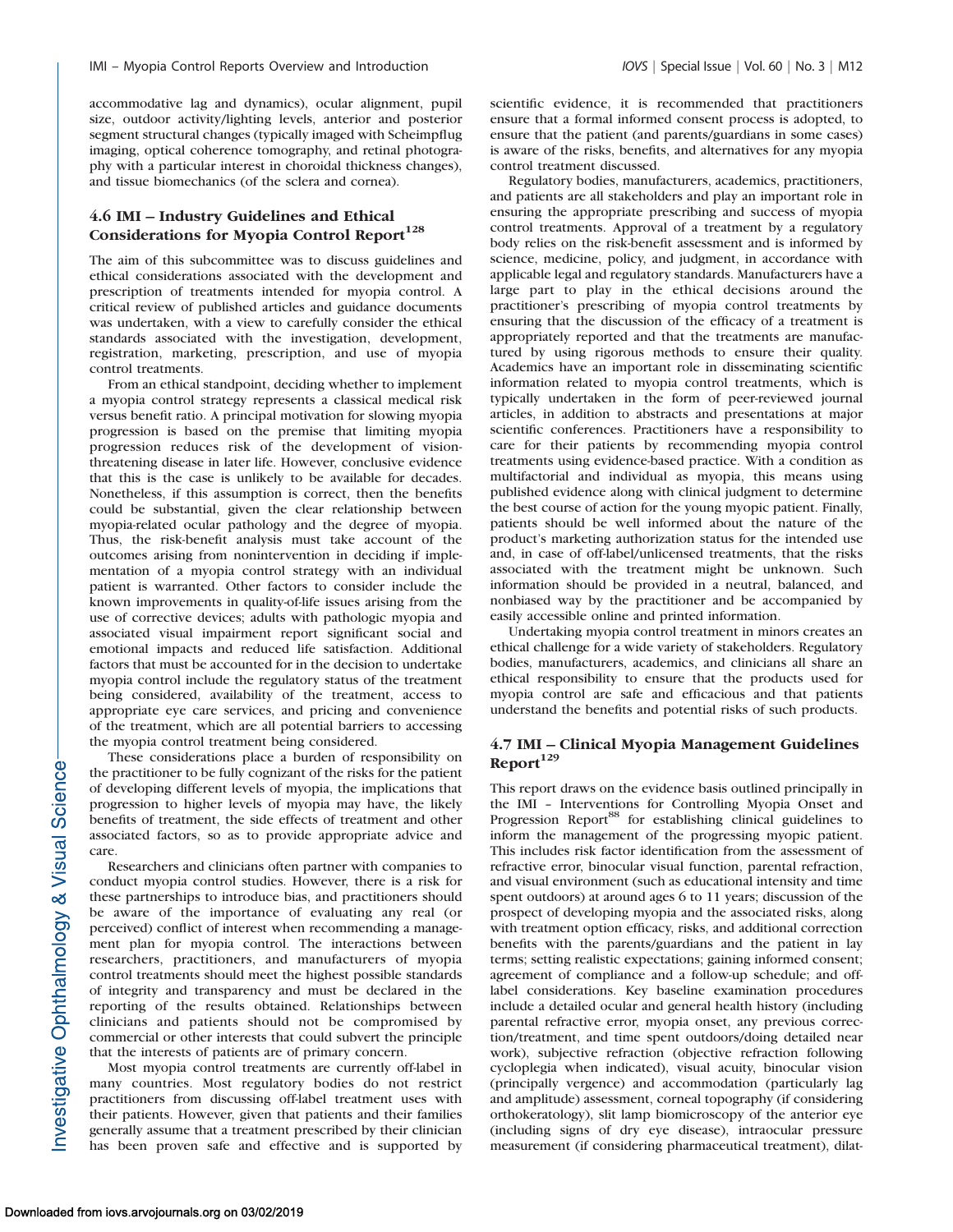ed fundus examination, and ideally noncontact axial length measurement. Exploratory tests that may be used clinically in future include uncorrected relative peripheral refraction, ocular aberrations, pupil size, subfoveal choroidal thickness, and wearable devices to track visual habits and the environment. Treatment strategies need to be agreed upon in conjunction with the patient and parents/guardians with aspects such as their risks/benefits, the patient's lifestyle, and ease of compliance taken into account. Myopia ''calculators'' can be useful to visualize the average potential outcome based on research studies, but it must be noted that projections are based on carefully selected subjects examined for between 2 and 5 years only. Owing to the inherent risks of any treatment (contact lens, pharmaceuticals), treatment is not generally advisable until the myopia is visually significant  $(-0.50 \text{ D})$  to -0.75 D), and baseline refractive error will determine the availability and potential effectivity of treatment. Although undercorrecting myopia is still practiced in some countries, most robust studies show it to either have no effect or increase the rate of myopia progression, hence children should be encouraged to wear their myopic correction full time. Children should not be prevented from participating in near-work activity, but regular breaks and fixation changes from intense near work should be encouraged, along with sufficient time (8–15 hours/week) outdoors. Treatments are likely to be most effective at younger ages, when rapid progression is underway; the efficacy of some treatments may wane after the first 6 months to 2 years of treatment and the effects could rebound after cessation (particularly with higher-dose pharmaceuticals). The guidelines recommend 6 monthly follow-ups to monitor safety and efficacy of the myopia control treatment, performing the same tests as at baseline, but with cycloplegic refraction and dilated fundus examination conducted annually or on indication. The future research directions of myopia interventions and treatments are discussed, along with the provision of clinical references, resources, and recommendations for continuing professional education in this growing area of clinical practice.

#### Acknowledgments

The authors thank David Sullivan, the chief executive of the Tear Film and Ocular Surface Society, for sharing his expertise in putting together global consensuses. An individual who contributed significantly to this paper wishes to remain anonymous and declined authorship or acknowledgment.

Supported by the International Myopia Institute. The publication costs of the International Myopia Institute reports were supported by donations from the Brien Holden Vision Institute, Carl Zeiss Vision, CooperVision, Essilor, Alcon, and Vision Impact Institute.

Disclosure: J.S. Wolffsohn, Alcon (F), Allergan (F), Aston EyeTech (F, I), Atiya Vision (C), Bausch & Lomb (F), BetterVision Ltd. (F), British Contact Lens Association (C), CooperVision (F, C), Eaglet Eye (F), European Union (F), Eyebag (F), EMPharma (F), EyeDocs (F), Gelflex (F), Innovate UK (F), Johnson & Johnson Vision Care (F, C, R), Lenstec (F), Medmont (F), Optimec (F), Rayner (F), RB (C), Santen (C, R), Shire (C), Tearlab (F), Théa (F), University of Houston (C), Visioncare Research (F, C), P; D.I. Flitcroft, None; K.L. Gifford, Myopia Profile Pty Ltd. (I), CooperVision (C), Menicon (C), Alcon (R), CooperVision (R), Menicon (R), Visioneering Technologies (R); M. Jong, None; L. Jones, Alcon (F, C, R), Allergan (F), Contamac (F), CooperVision (F, C, R), Essilor (F), GL Chemtec (F), Inflamax Research (F), J&J Vision (F, C, R), Menicon (F), Nature's Way (F), Novartis (F, C, R), Ophtecs (C, R), Safilens (F), Santen (F), Shire (F), SightGlass (F), TearLab (F), TearScience and Visioneering (F); C.C.W. Klaver, Topcon (F), Thea Pharma (C); N.S. Logan, CooperVision, Visioncare Research (F); K. Naidoo, None; S. Resnikoff, Brien Holden Vision Institute (C); P. Sankaridurg, Brien Holden Vision Institute (E), P; E.L. Smith

III, Brien Holden Vision Institute (F), Tree House Eyes, SightGlass Vision (C), P; D. Troilo, Johnson & Johnson Vision (C), P; C.F. Wildsoet, P

#### IMI – Defining and Classifying Myopia: A Proposed Set of Standards for Clinical and Epidemiologic Studies

Disclosure: D.I. Flitcroft, None; M. He, None; J.B. Jonas, P; M. Jong, None; K. Naidoo, None; K. Ohno-Matsui, Bayer (F), Japanese Society for Promotion of Science (F), Novartis (F), Santen (F), Senju (F); J. Rahi, None; S. Resnikoff, Brien Holden Vision Institute (C); S. Vitale, None; L. Yannuzzi, None

#### IMI – Report on Experimental Models of Emmetropization and Myopia

Disclosure: D. Troilo, Alcon (C), Essilor (C), Johnson & Johnson (C), P; E.L. Smith III, Brien Holden Vision Institute (F), SightGlass Vision (C), Tree House Eyes (C), P; D. Nickla, None; R. Ashby, P; A. Tkatchenko, P; L.A. Ostrin, None; T.J. Gawne, None; M.T. Pardue, None; J.A. Summers, P; C. Kee, None; F. Schroedl, None; S. Wahl, Carl Zeiss Vision International (E); L. Jones, Alcon (F, C, R), Allergan (F), Contamac (F), CooperVision (F, C, R), Essilor (F), GL Chemtec (F), Inflamax Research (F), Johnson & Johnson Vision (F, C, R), Menicon (F), Nature's Way (F), Novartis (F, C, R), Ophtecs (C, R), Safilens (F), Santen (F), Shire (F), SightGlass (F), TearLab (F), TearScience (F), Visioneering (F)

#### IMI – Myopia Genetics Report

M.S. Tedja, None; A.E.G. Haarman, None; M.A. Meester-Smoor, None; J. Kaprio, None; D.A. Mackey, None; J.A. Guggenheim, None; C.J. Hammond, None; V.J.M. Verhoeven, None; C.C.W. Klaver, Bayer (C), Novartis (C), Optos (C), Topcon (F), Thea Pharma (C)

#### IMI – Interventions for Controlling Myopia Onset and Progression Report

Disclosure: C.F. Wildsoet, P; A. Chia, None; P. Cho, None; J.A. Guggenheim, None; J.R. Polling, None; S. Read, Cylite Pty Ltd. (F), P; P. Sankaridurg, Brien Holden Vision Institute (E), P; S.-M. Saw, P; K. Trier, Theialife (I), P; J.J. Walline, Bausch & Lomb (F), SightGlass (C); P.-C. Wu, None; J.S. Wolffsohn, Alcon (F), Allergan (F), Aston EyeTech (F, I), Atiya Vision (C), Bausch & Lomb (F), BetterVision Ltd. (F), British Contact Lens Association (C), CooperVision (F, C), Eaglet Eye (F), European Union (F), Eyebag (F), EMPharma (F), EyeDocs (F), Gelflex (F), Innovate UK (F), Johnson & Johnson Vision Care (F, C, R), Lenstec (F), Medmont (F), Rayner (F), Santen (C, R), Shire (C), Tearlab (F), Thea (F), ´ Optimec (F), University of Houston (C), Visioncare Research (F, C), P

#### IMI – Clinical Myopia Control Trials and Instrumentation Report

Disclosure: J.S. Wolffsohn, Alcon (F), Allergan (F), Aston EyeTech (F, I), Atiya Vision (C), Bausch & Lomb (F), BetterVision Ltd. (F), British Contact Lens Association (C), CooperVision (F, C), Eaglet Eye (F), European Union (F), Eyebag (F), EMPharma (F), EyeDocs (F), Gelflex (F), Innovate UK (F), Johnson & Johnson Vision Care (F, C, R), Lenstec (F), Medmont (F), Rayner (F), Santen (C, R), Shire (C), Tearlab (F), Théa (F), Optimec (F), University of Houston (C), Visioncare Research (F, C), P; P.S. Kollbaum, Alcon (F), Allergan (F), CooperVision (F, C, R), Johnson & Johnson Vision Care (F, R), Luminopia (F), P; D.A. Bernsten, Bausch & Lomb (F), Visioneering Technologies (C); D.A. Atchison, Carl Zeiss Vision (F), Cylite Optics (F), ForgetSpecs (F), P; A. Benavente, None; A. Bradley, CooperVision (F, C), Alcon (F, C), Vistakon (F, C), Allergan (F, C); H. Buckhurst, None; M. Collins, Johnson & Johnson Vision Care (F, C, R), Cylite (F), Johnson & Johnson Vision (F), P; T. Fujikado, Nidek (F), Topcon (F), Menicon (F), Hoya (F), P; T. Hiraoka, Johnson & Johnson Vision Care (F), Seed (F), Alpha Corporation (F), Menicon (R), Santen (R); M. Hirota, None; D. Jones, CooperVision (C), Shire (C), Alcon (C); N.S. Logan, CooperVision (F), Visioncare Research (F); L. Lundström, Abbott (F), Alcon (C), P; H. Torii, P, S.A. Read, Cylite Pty Ltd. (F), P; K. Naidoo, None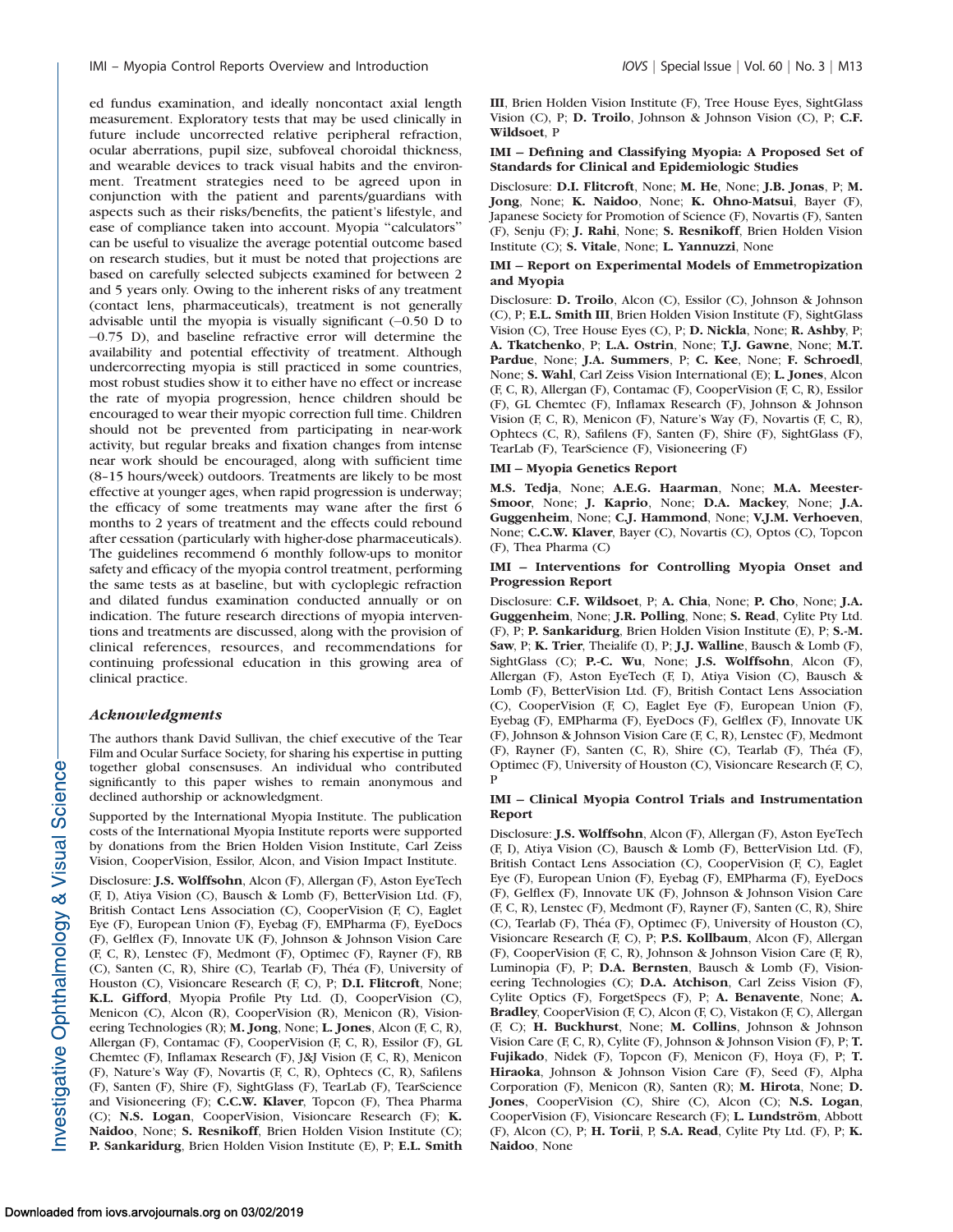## IMI – Industry Guidelines and Ethical Considerations for Myopia Control Report

Disclosure: L. Jones, Alcon (F, C, R), Allergan (F), Contamac (F), CooperVision (F, C, R), Essilor (F), GL Chemtec (F), Inflamax Research (F), Johnson & Johnson Vision (F, C, R), Menicon (F), Nature's Way (F), Novartis (F, C, R), Ophtecs (C, R), Safilens (F), Santen (F), Shire (F), SightGlass (F), TearLab (F), TearScience (F), Visioneering (F); B. Drobe, Essilor (E), P; J.M. González-Méijome, Alcon (F, C, R), Bausch & Lomb (C, R), CooperVision (F, C, R), Essilor (F), Johnson & Johnson Vision (F), Menicon (F), Paragon Vision Science (F), Procornea (F, C, R); L. Gray, None; T. Kratzer, Carl Zeiss Vision GmbH (E), P; S. Newman, Menicon Co. Pty Ltd. (E), P; J.J. Nichols, Alcon, (C, R), Bruder Healthcare (F, C), Allergan (F, C), Kala Pharmaceuticals (F, C), Olympic Ophthalmics (C), Shire (C), Johnson & Johnson Vision Care (F), Sun Pharmaceuticals (C), ScienceBased Health (C), Oyster Point (C), Sight Sciences (C), Silk Technologies (C), Topivert (C), Tear-Solutions (F), Tearfilm Innovations (I); A. Ohlendorf, Carl Zeiss Vision International GmbH (F, E); S. Ramdass, Bausch & Lomb (F, C), Contamac (F), Euclid (F), Paragon Vision Sciences (F, R), Specialeyes (F), SynergEyes (F), Wink Production, Inc. (R); J. Santodomingo-Rubido, Menicon Company Ltd. (E); K.L. Schmid, Carl Zeiss Vision (F); D. Tan, Santen (F, C, R), Eye-Lens (C), P; K.-O. Tan, Brian Holden Vision Institute (E); F.A. Vera-Diaz, None; Y.-L. Wong, Essilor International R and D (E); K.L. Gifford, Alcon (R), CooperVision (C, R), Menicon (C, R), Visioneering Technologies (R), Myopia Profile Pty Ltd. (I); S. Resnikoff, Brien Holden Vision Institute (C)

#### IMI – Clinical Management Guidelines Report

Disclosure: K.L. Gifford, Alcon (R), CooperVision (C, R), Essilor (C), Menicon (C, R), Myopia Profile Pty Ltd. (I), Visioneering Technologies (R); K. Richdale, Alcon Euclid (F), Novartis (C); P. Kang, Bausch + Lomb Australia (F), CooperVision Australia (F), CooperVision USA (F), Paragon Vision Sciences USA (F); T.A. Aller, Essilor (C, R), Johnson & Johnson (I), Nevakar (R), Pentavision (R), Reopia (C), Specialeyes, LLC (F), Treehouse Eyes, LLC (F), Vision CRC, P; Visioneering Technologies, Inc. (F, C, R), P; C.S. Lam, Hoya Corporation (F), Johnson & Johnson (F), P; Y.M. Liu, Paragon (F, C); L. Michaud, Allergan (R), Bausch & Lomb (R), Blanchard Labs (F, R), CooperVision (F, R), Johnson & Johnson (F), Shire (R), P; J. Mulder, None; J.B. Orr, None; K.A. Rose, None; K.J. Saunders, None; D. Seidel, None; J.W. Tideman, None; P. Sankaridurg, Brian Holden Vision Institute (E), P

## References

- 1. Saw SM, Shih-Yen EC, Koh A, Tan D. Interventions to retard myopia progression in children: an evidence-based update. Ophthalmology. 2002;109:415–421.
- 2. Wolffsohn JS, Calossi A, Cho P, et al. Global trends in myopia management attitudes and strategies in clinical practice. Cont Lens Anterior Eye. 2016;39:106–116.
- 3. Duckman RH. Refractive error. In: Visual Development, Diagnosis, and Treatments of the Pediatric Patient. Philadelphia, PA: Lippincott Williams & Wilkins; 2006:69–88.
- 4. Mutti DO, Mitchell GL, Jones LA, et al. Accommodation, acuity, and their relationship to emmetropization in infants. Optom Vis Sci. 2009;86:666–676.
- 5. Wood IC, Hodi S, Morgan L. Longitudinal change of refractive error in infants during the first year of life. Eye (Lond). 1995; 9:551–557.
- 6. Mayer DL, Hansen RM, Moore BD, Kim S, Fulton AB. Cycloplegic refractions in healthy children aged 1 through 48 months. Arch Ophthalmol. 2001;119:1625–1628.
- 7. Mutti DO, Mitchell GL, Jones LA, et al. Axial growth and changes in lenticular and corneal power during emmetropization in infants. Invest Ophthalmol Vis Sci. 2005;46:3074– 3080.
- 8. Mohindra I, Held R. Refraction in humans from birth to five years. In: Fledelius HC, Alsbirk PH, Goldschmidt E, eds. Third International Conference on Myopia Copenhagen, August 24–27, 1980. Dordrecht: Springer Netherlands; 1981:19–27.
- 9. Gwiazda J, Thorn F, Bauer J, Held R. Emmetropization and the progression of manifest refraction in children followed from infancy to puberty. Clin Vis Sci. 1993;8:337-344.
- 10. Morgan I, Rose K. How genetic is school myopia? Prog Retin Eye Res. 2005;24:1–38.
- 11. He M, Zeng J, Liu Y, Xu J, Pokharel GP, Ellwein LB. Refractive error and visual impairment in urban children in Southern China. Invest Ophthalmol Vis Sci. 2004;45:793–799.
- 12. Fan DS, Cheung EY, Lai RY, Kwok AK, Lam DS. Myopia progression among preschool Chinese children in Hong Kong. Ann Acad Med Singapore. 2004;33:39–43.
- 13. Giordano L, Friedman DS, Repka MX, et al. Prevalence of refractive error among preschool children in an urban population: the Baltimore Pediatric Eye Disease Study. Ophthalmology. 2009;116:739–746.
- 14. Dirani M, Zhou B, Hornbeak D, et al. Prevalence and causes of decreased visual acuity in Singaporean Chinese preschoolers. Br J Ophthalmol. 2010;94:1561–1565.
- 15. Lan W, Zhao F, Lin L, et al. Refractive errors in 3-6 year-old Chinese children: a very low prevalence of myopia? PLoS One. 2013;8:e78003.
- 16. Wen G, Tarczy-Hornoch K, McKean-Cowdin R, et al. Prevalence of myopia, hyperopia, and astigmatism in non-Hispanic white and Asian children: Multi-Ethnic Pediatric Eye Disease Study. Ophthalmology. 2013;120: 2109–2116.
- 17. Wu JF, Bi HS, Wang SM, et al. Refractive error, visual acuity and causes of vision loss in children in Shandong, China: The Shandong Children Eye Study. PLoS One. 2013;8:e82763.
- 18. Li Z, Xu K, Wu S, et al. Population-based survey of refractive error among school-aged children in rural northern China: the Heilongjiang Eye Study. Clin Exp Ophthalmol. 2014;42: 379–384.
- 19. Guo X, Fu M, Ding X, Morgan IG, Zeng Y, He M. Significant axial elongation with minimal change in refraction in 3- to 6 year-old Chinese preschoolers: the Shenzhen Kindergarten Eye Study. Ophthalmology. 2017;124:1826–1838.
- 20. Gong Q, Janowski M, Luo M, et al. Efficacy and adverse effects of atropine in childhood myopia: a meta-analysis. JAMA Ophthalmol. 2017;135:624–630.
- 21. Atkins D, Eccles M, Flottorp S, et al. The GRADE Working Group. Systems for grading the quality of evidence and the strength of recommendations I: critical appraisal of existing approaches. BMC Health Serv Res. 2004;4:38.
- 22. Aller TA. Clinical management of progressive myopia. Eye (Lond). 2014;28:147–153.
- 23. Fan DS, Lai C, Lau HH, Cheung EY, Lam DS. Change in vision disorders among Hong Kong preschoolers in 10 years. Clin Exp Ophthalmol. 2011;39:398–403.
- 24. Ma Y, Qu X, Zhu X, et al. Age-specific prevalence of visual impairment and refractive error in children aged 3-10 years in Shanghai, China. Invest Ophthalmol Vis Sci. 2016;57: 6188–6196.
- 25. Morgan IG, Rose KA. Myopia and international educational performance. Ophthalmic Physiol Opt. 2013;33:329–338.
- 26. Guo K, Yang DY, Wang Y, et al. Prevalence of myopia in schoolchildren in Ejina: the Gobi Desert Children Eye Study. Invest Ophthalmol Vis Sci. 2015;56:1769–1774.
- 27. Wu LJ, You QS, Duan JL, et al. Prevalence and associated factors of myopia in high-school students in Beijing. PLoS One. 2015;10:e0120764.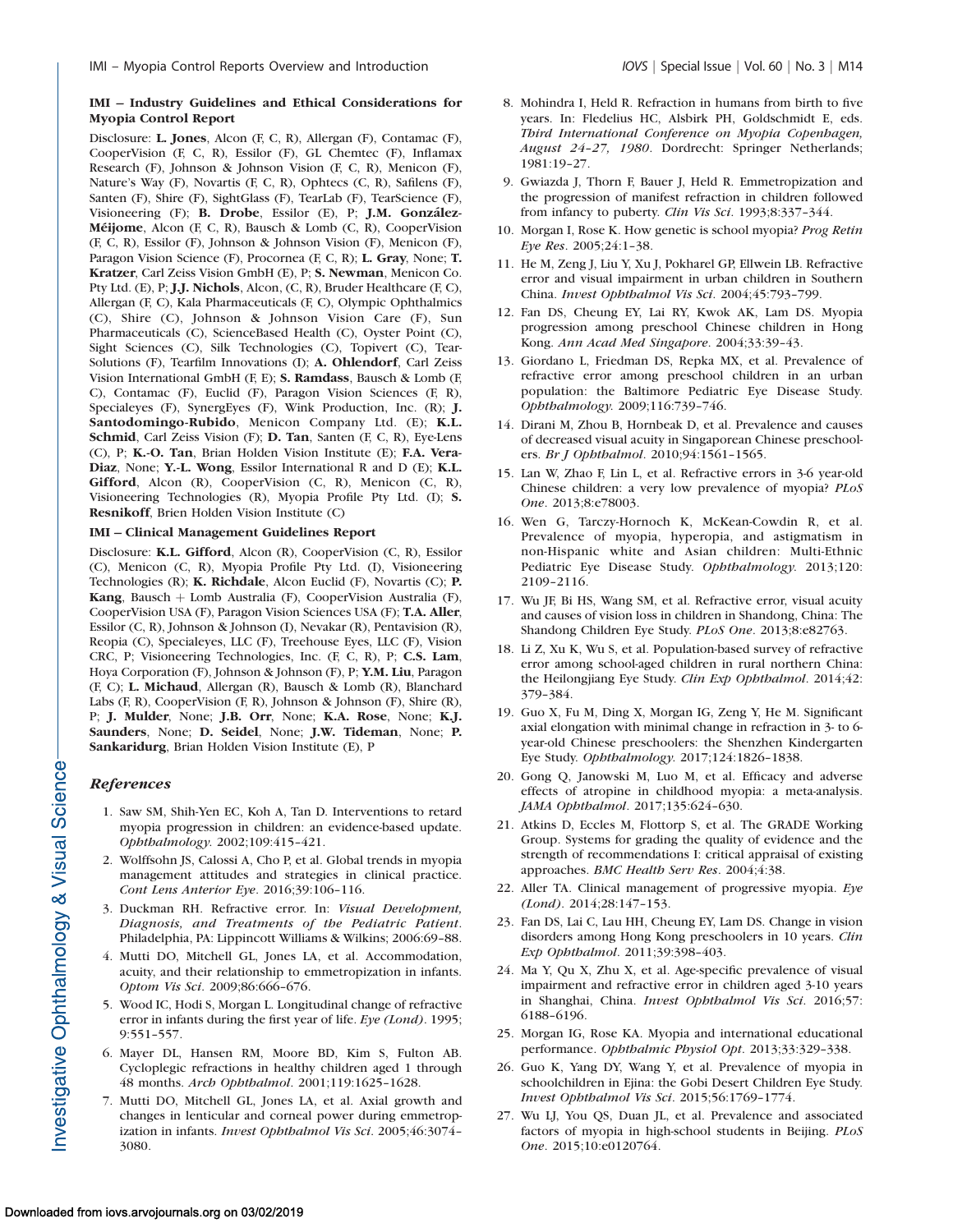- 28. You QS, Wu LJ, Duan JL, et al. Prevalence of myopia in school children in greater Beijing: the Beijing Childhood Eye Study. Acta Ophthalmol. 2014;92:e398–e406.
- 29. Jung SK, Lee JH, Kakizaki H, Jee D. Prevalence of myopia and its association with body stature and educational level in 19 year-old male conscripts in Seoul, South Korea. Invest Ophthalmol Vis Sci. 2012;53:5579–5583.
- 30. Koh V, Yang A, Saw SM, et al. Differences in prevalence of refractive errors in young Asian males in Singapore between 1996-1997 and 2009-2010. Ophthalmic Epidemiol. 2014;21: 247–255.
- 31. Lam CS, Goldschmidt E, Edwards MH. Prevalence of myopia in local and international schools in Hong Kong. Optom Vis Sci. 2004;81:317–322.
- 32. Lee JH, Jee D, Kwon JW, Lee WK. Prevalence and risk factors for myopia in a rural Korean population. Invest Ophthalmol Vis Sci. 2013;54:5466–5471.
- 33. Matsumura H, Hirai H. Prevalence of myopia and refractive changes in students from 3 to 17 years of age. Surv Ophthalmol. 1999;44(suppl 1):S109–S115.
- 34. Lin LL, Shih YF, Hsiao CK, Chen CJ. Prevalence of myopia in Taiwanese schoolchildren: 1983 to 2000. Ann Acad Med Singapore. 2004;33:27–33.
- 35. Fan DS, Lam DS, Lam RF, et al. Prevalence, incidence, and progression of myopia of school children in Hong Kong. Invest Ophthalmol Vis Sci. 2004;45:1071–1075.
- 36. Saw SM, Tong L, Chua WH, et al. Incidence and progression of myopia in Singaporean school children. Invest Ophthalmol Vis Sci. 2005;46:51–57.
- 37. Rudnicka AR, Kapetanakis VV, Wathern AK, et al. Global variations and time trends in the prevalence of childhood myopia, a systematic review and quantitative meta-analysis: implications for aetiology and early prevention. Br J Ophthalmol. 2016;100:882–890.
- 38. Rahi JS, Cumberland PM, Peckham CS. Myopia over the lifecourse: prevalence and early life influences in the 1958 British birth cohort. Ophthalmology. 2011;118:797–804.
- 39. Flitcroft DI, He M, Jonas JB, et al. IMI Defining and classifying myopia: a proposed set of standards for clinical and epidemiologic studies. Invest Ophthalmol Vis Sci. 2019; 60:M20–M30.
- 40. Chew SJ, Ritch R. Parental history and myopia: taking the long view [author reply in JAMA. 1994; 272:1256]. JAMA. 1994;272:1255.
- 41. Thorn F, Gwiazda J, Held R. Myopia progression is specified by a double exponential growth function. Optom Vis Sci. 2005;82:286–297.
- 42. Mutti DO, Hayes JR, Mitchell GL, et al. Refractive error, axial length, and relative peripheral refractive error before and after the onset of myopia. Invest Ophthalmol Vis Sci. 2007; 48:2510–2519.
- 43. Xiang F, He M, Morgan IG. Annual changes in refractive errors and ocular components before and after the onset of myopia in Chinese children. Ophthalmology. 2012;119: 1478–1484.
- 44. Zadnik K, Sinnott LT, Cotter SA, et al. Prediction of juvenileonset myopia. JAMA Ophthalmol. 2015;133:683–689.
- 45. Zhang M, Gazzard G, Fu Z, et al. Validating the accuracy of a model to predict the onset of myopia in children. Invest Ophthalmol Vis Sci. 2011;52:5836–5841.
- 46. Donovan L, Sankaridurg P, Ho A, Naduvilath T, Smith EL III, Holden BA. Myopia progression rates in urban children wearing single-vision spectacles. Optom Vis Sci. 2012;89:27-32.
- 47. Zhao J, Mao J, Luo R, Li F, Munoz SR, Ellwein LB. The progression of refractive error in school-age children: Shunyi district, China. Am J Ophthalmol. 2002;134:735–743.
- 48. Chua SY, Sabanayagam C, Cheung YB, et al. Age of onset of myopia predicts risk of high myopia in later childhood in myopic Singapore children. Ophthalmic Physiol Opt. 2016; 36:388–394.
- 49. Zhou WJ, Zhang YY, Li H, et al. Five-year progression of refractive errors and incidence of myopia in school-aged children in Western China. J Epidemiol. 2016;26:386–395.
- 50. Kim YS, Lee SY, Park SH. Longitudinal changes in refractive error in a pediatric referral population in Korea. J Pediatr Ophthalmol Strabismus. 2017;54:43–51.
- 51. Hsu CC, Huang N, Lin PY, et al. Risk factors for myopia progression in second-grade primary school children in Taipei: a population-based cohort study. Br J Ophthalmol. 2017;101:1611–1617.
- 52. Wu PC, Chen CT, Lin KK, et al. Myopia prevention and outdoor light intensity in a school-based cluster randomized trial. Ophthalmology. 2018;125:1239–1250.
- 53. Chen Y, Zhang J, Morgan IG, He M. Identifying children at risk of high myopia using population centile curves of refraction. PLoS One. 2016;11:e0167642.
- 54. Tideman JWL, Polling JR, Vingerling JR, et al. Axial length growth and the risk of developing myopia in European children. Acta Ophthalmol. 2018;96:301–309.
- 55. Jensen H. Myopia in teenagers: an eight-year follow-up study on myopia progression and risk factors. Acta Ophthalmol Scand. 1995;73:389–393.
- 56. Iribarren R, Cortinez MF, Chiappe JP. Age of first distance prescription and final myopic refractive error. Ophthalmic Epidemiol. 2009;16:84–89.
- 57. Williams KM, Hysi PG, Nag A, Yonova-Doing E, Venturini C, Hammond CJ. Age of myopia onset in a British populationbased twin cohort. Ophthalmic Physiol Opt. 2013;33:339– 345.
- 58. Bullimore MA, Reuter KS, Jones LA, Mitchell GL, Zoz J, Rah MJ. The Study of Progression of Adult Nearsightedness (SPAN): design and baseline characteristics. Optom Vis Sci. 2006;83:594–604.
- 59. Bullimore MA, Jones LA, Moeschberger ML, Zadnik K, Payor RE. A retrospective study of myopia progression in adult contact lens wearers. Invest Ophthalmol Vis Sci. 2002;43: 2110–2113.
- 60. Kinge B, Midelfart A, Jacobsen G, Rystad J. The influence of near-work on development of myopia among university students: a three-year longitudinal study among engineering students in Norway. Acta Ophthalmol Scand. 2000;78:26–29.
- 61. McMonnies CW. Clinical prediction of the need for interventions for the control of myopia. Clin Exp Optom. 2015;98:518–526.
- 62. Tedja MS, Haarman AEG, Meester-Smoor MA, et al.; for the CREAM Consortium. IMI – Myopia Genetics Report. Invest Ophthalmol Vis Sci. 2019;60:M89–M105.
- 63. Angi MR, Clementi M, Sardei C, Piattelli E, Bisantis C. Heritability of myopic refractive errors in identical and fraternal twins. Graefes Arch Clin Exp Ophthalmol. 1993; 231:580–585.
- 64. Teikari JM, Kaprio J, Koskenvuo MK, Vannas A. Heritability estimate for refractive errors—a population-based sample of adult twins. Genet Epidemiol. 1988;5:171–181.
- 65. Sanfilippo PG, Hewitt AW, Hammond CJ, Mackey DA. The heritability of ocular traits. Surv Ophthalmol. 2010;55:561-583.
- 66. Williams KM, Hysi P, Hammond CJ. Twin studies, genomewide association studies and myopia genetics. Ann Eye Sci. 2017;2:69.
- 67. Verhoeven VJ, Hysi PG, Wojciechowski R, et al. Genomewide meta-analyses of multiancestry cohorts identify multi-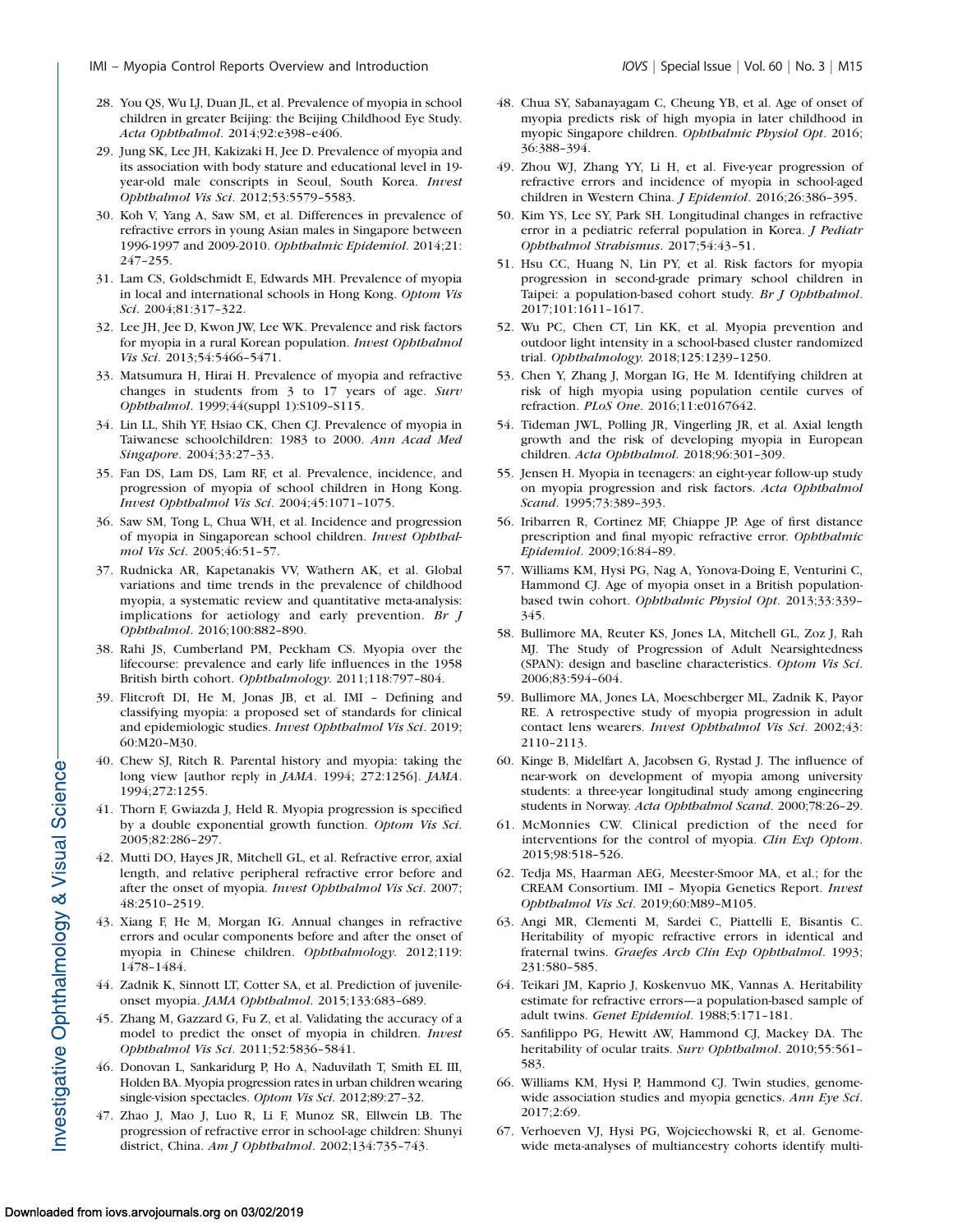ple new susceptibility loci for refractive error and myopia. Nat Genet. 2013;45:314–318.

- 68. Fan Q, Guo X, Tideman JW, et al. Childhood geneenvironment interactions and age-dependent effects of genetic variants associated with refractive error and myopia: The CREAM Consortium. Sci Rep. 2016;6:25853.
- 69. Goss DA, Jackson TW. Clinical findings before the onset of myopia in youth: 4—parental history of myopia. Optom Vis Sci. 1996;73:279–282.
- 70. Zhang X, Qu X, Zhou X. Association between parental myopia and the risk of myopia in a child. Exp Ther Med. 2015;9:2420–2428.
- 71. Lyu Y, Zhang H, Gong Y, et al. Prevalence of and factors associated with myopia in primary school students in the Chaoyang District of Beijing, China. Jpn J Ophthalmol. 2015; 59:421–429.
- 72. Wu LJ, Wang YX, You QS, et al. Risk factors of myopic shift among primary school children in Beijing, China: a prospective study. Int J Med Sci. 2015;12:633-638.
- 73. Guo L, Yang J, Mai J, et al. Prevalence and associated factors of myopia among primary and middle school-aged students: a school-based study in Guangzhou. Eye (Lond). 2016;30: 796–804.
- 74. Guo Y, Liu LJ, Tang P, et al. Outdoor activity and myopia progression in 4-year follow-up of Chinese primary school children: the Beijing Children Eye Study. PLoS One. 2017;12: e0175921.
- 75. Sun JT, An M, Yan XB, Li GH, Wang DB. Prevalence and related factors for myopia in school-aged children in Qingdao. J Ophthalmol. 2018;2018:9781987.
- 76. Shah RL, Huang Y, Guggenheim JA, Williams C. Time outdoors at specific ages during early childhood and the risk of incident myopia. Invest Ophthalmol Vis Sci. 2017;58: 1158–1166.
- 77. Si JK, Tang K, Bi HS, Guo DD, Guo JG, Wang XR. Orthokeratology for myopia control: a meta-analysis. Optom Vis Sci. 2015;92:252–257.
- 78. Li SM, Li SY, Kang MT, et al. Near work related parameters and myopia in Chinese children: the Anyang Childhood Eye Study. PLoS One. 2015;10:e0134514.
- 79. Zadnik K, Satariano WA, Mutti DO, Sholtz RI, Adams AJ. The effect of parental history of myopia on children's eye size. JAMA. 1994;271:1323–1327.
- 80. Parssinen O, Kauppinen M. What is the influence of parents' myopia on their children's myopic progression: a 22-year follow-up study. Acta Ophthalmol. 2016;94:579–585.
- 81. Ahn H, Lyu IS, Rim TH. The influence of parental myopia on children's myopia in different generations of parent-offspring pairs in South Korea. Semin Ophthalmol. 2017;33: 419–428.
- 82. Wenbo L, Congxia B, Hui L. Genetic and environmentalgenetic interaction rules for the myopia based on a family exposed to risk from a myopic environment. Gene. 2017; 626:305–308.
- 83. Jones-Jordan LA, Sinnott LT, Manny RE, et al. Early childhood refractive error and parental history of myopia as predictors of myopia. Invest Ophthalmol Vis Sci. 2010; 51:115–121.
- 84. Ramamurthy D, Lin Chua SY, Saw SM. A review of environmental risk factors for myopia during early life, childhood and adolescence. Clin Exp Optom. 2015;98:497–506.
- 85. Flitcroft DI. The complex interactions of retinal, optical and environmental factors in myopia aetiology. Prog Retin Eye Res. 2012;31:622–660.
- 86. Ngo C, Saw SM, Dharani R, Flitcroft I. Does sunlight (bright lights) explain the protective effects of outdoor activity against myopia? Ophthalmic Physiol Opt. 2013;33:368–372.
- 87. Xiong S, Sankaridurg P, Naduvilath T, et al. Time spent in outdoor activities in relation to myopia prevention and control: a meta-analysis and systematic review. Acta Ophthalmol. 2017;95:551–566.
- 88. Wildsoet C, Chia A, Cho P, et al. IMI Interventions for Controlling Myopia Onset and Progression Report. Invest Ophthalmol Vis Sci. 2019;60:M106–M131.
- 89. Huang HM, Chang DS, Wu PC. The association between near work activities and myopia in children-a systematic review and meta-analysis. PLoS One. 2015;10:e0140419.
- 90. Hua WJ, Jin JX, Wu XY, et al. Elevated light levels in schools have a protective effect on myopia. Ophthalmic Physiol Opt. 2015;35:252–262.
- 91. Lee YY, Lo CT, Sheu SJ, Yin LT. Risk factors for and progression of myopia in young Taiwanese men. Ophthalmic Epidemiol. 2015;22:66–73.
- 92. You X, Wang L, Tan H, et al. Near work related behaviors associated with myopic shifts among primary school students in the Jiading District of Shanghai: a school-based one-year cohort study. PLoS One. 2016;11:e0154671.
- 93. French AN, Morgan IG, Mitchell P, Rose KA. Risk factors for incident myopia in Australian schoolchildren: the Sydney Adolescent Vascular and Eye Study. Ophthalmology. 2013; 120:2100–2108.
- 94. Rose KA, Morgan IG, Smith W, Burlutsky G, Mitchell P, Saw SM. Myopia, lifestyle, and schooling in students of Chinese ethnicity in Singapore and Sydney. Arch Ophthalmol. 2008; 126:527–530.
- 95. Choi KY, Yu WY, Lam CHI, et al. Childhood exposure to constricted living space: a possible environmental threat for myopia development. Ophthalmic Physiol Opt. 2017;37: 568–575.
- 96. Wu X, Gao G, Jin J, et al. Housing type and myopia: the mediating role of parental myopia. BMC Ophthalmol. 2016; 16:151.
- 97. Terasaki H, Yamashita T, Yoshihara N, Kii Y, Sakamoto T. Association of lifestyle and body structure to ocular axial length in Japanese elementary school children. BMC Ophthalmol. 2017;17:123.
- 98. Tideman JWL, Polling JR, Hofman A, Jaddoe VW, Mackenbach JP, Klaver CC. Environmental factors explain socioeconomic prevalence differences in myopia in 6-yearold children. Br J Ophthalmol. 2018;102:243–247.
- 99. O'Connor AR, Stephenson TJ, Johnson A, Tobin MJ, Ratib S, Fielder AR. Change of refractive state and eye size in children of birth weight less than 1701 g. Br J Ophthalmol. 2006;90: 456–460.
- 100. Mandel Y, Grotto I, El-Yaniv R, et al. Season of birth, natural light, and myopia. Ophthalmology. 2008;115:686–692.
- 101. McMahon G, Zayats T, Chen YP, Prashar A, Williams C, Guggenheim JA. Season of birth, daylight hours at birth, and high myopia. Ophthalmology. 2009;116:468–473.
- 102. Teasdale TW, Fuchs J, Goldschmidt E. Degree of myopia in relation to intelligence and educational level. Lancet. 1988; 2:1351–1354.
- 103. Rosner M, Belkin M. Intelligence, education, and myopia in males. Arch Ophthalmol. 1987;105:1508–1511.
- 104. Saw SM, Gazzard G, Koh D, et al. Prevalence rates of refractive errors in Sumatra, Indonesia. Invest Ophthalmol Vis Sci. 2002;43:3174–3180.
- 105. Lim HT, Yoon JS, Hwang SS, Lee SY. Prevalence and associated sociodemographic factors of myopia in Korean children: the 2005 Third Korea National Health and Nutrition Examination Survey (KNHANES III). Jpn J Ophthalmol. 2012;56:76–81.
- 106. de Jong P. Myopia: its historical contexts. Br J Ophthalmol. 2018;102:1021–1027.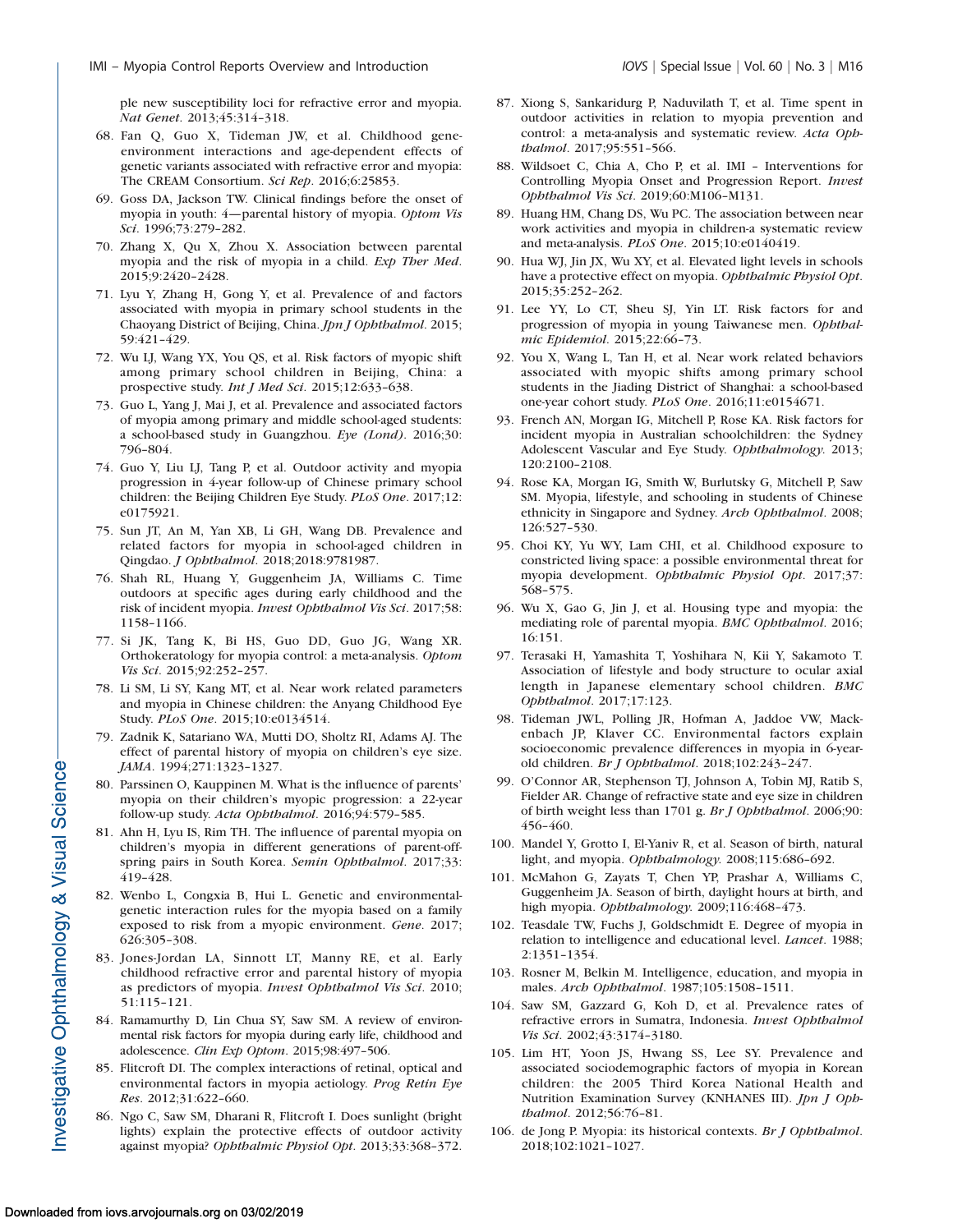- 107. Gwiazda J, Thorn F, Held R. Accommodation, accommodative convergence, and response AC/A ratios before and at the onset of myopia in children. Optom Vis Sci. 2005;82: 273–278.
- 108. Mutti DO, Mitchell GL, Jones-Jordan LA, et al. The response AC/A ratio before and after the onset of myopia. Invest Ophthalmol Vis Sci. 2017;58:1594–1602.
- 109. Gwiazda J, Thorn F, Bauer J, Held R. Myopic children show insufficient accommodative response to blur. Invest Ophthalmol Vis Sci. 1993;34:690–694.
- 110. Mutti DO, Mitchell GL, Hayes JR, et al. Accommodative lag before and after the onset of myopia. Invest Ophthalmol Vis Sci. 2006;47:837–846.
- 111. Weizhong L, Zhikuan Y, Wen L, Xiang C, Jian G. A longitudinal study on the relationship between myopia development and near accommodation lag in myopic children. Ophthalmic Physiol Opt. 2008;28:57–61.
- 112. Buehren T, Collins MJ. Accommodation stimulus-response function and retinal image quality. Vision Res. 2006;46: 1633–1645.
- 113. Lopez-Gil N, Martin J, Liu T, Bradley A, Diaz-Munoz D, Thibos LN. Retinal image quality during accommodation. Ophthalmic Physiol Opt. 2013;33:497–507.
- 114. Thibos LN, Bradley A, Lopez-Gil N. Modelling the impact of spherical aberration on accommodation. Ophthalmic Physiol Opt. 2013;33:482–496.
- 115. Gwiazda JE, Hyman L, Norton TT, et al. Accommodation and related risk factors associated with myopia progression and their interaction with treatment in COMET children. Invest Ophthalmol Vis Sci. 2004;45:2143–2151.
- 116. French AN, Morgan IG, Burlutsky G, Mitchell P, Rose KA. Prevalence and 5- to 6-year incidence and progression of myopia and hyperopia in Australian schoolchildren. Ophthalmology. 2013;120:1482–1491.
- 117. Gwiazda J, Hyman L, Dong LM, et al. Factors associated with high myopia after 7 years of follow-up in the Correction of Myopia Evaluation Trial (COMET) cohort. Ophthalmic Epidemiol. 2007;14:230–237.
- 118. Li SM, Li H, Li SY, et al. Time outdoors and myopia progression over 2 years in Chinese children: the Anyang

Childhood Eye Study. Invest Ophthalmol Vis Sci. 2015;56: 4734–4740.

- 119. Oner V, Bulut A, Oruc Y, Ozgur G. Influence of indoor and outdoor activities on progression of myopia during puberty. Int Ophthalmol. 2016;36:121–125.
- 120. Saxena R, Vashist P, Tandon R, et al. Incidence and progression of myopia and associated factors in urban school children in Delhi: The North India Myopia Study (NIM Study). PLoS One. 2017;12:e0189774.
- 121. Donovan L, Sankaridurg P, Ho A, et al. Myopia progression in Chinese children is slower in summer than in winter. Optom Vis Sci. 2012;89:1196–1202.
- 122. Fujiwara M, Hasebe S, Nakanishi R, Tanigawa K, Ohtsuki H. Seasonal variation in myopia progression and axial elongation: an evaluation of Japanese children participating in a myopia control trial. Jpn J Ophthalmol. 2012;56: 401–406.
- 123. Gwiazda J, Deng L, Manny R, Norton TT, Group CS. Seasonal variations in the progression of myopia in children enrolled in the correction of myopia evaluation trial. Invest Ophthalmol Vis Sci. 2014;55:752–758.
- 124. Cheng D, Woo GC, Drobe B, Schmid KL. Effect of bifocal and prismatic bifocal spectacles on myopia progression in children: three-year results of a randomized clinical trial. JAMA Ophthalmol. 2014;132:258–264.
- 125. Aller TA, Liu M, Wildsoet CF. Myopia control with bifocal contact lenses: a randomized clinical trial. Optom Vis Sci. 2016;93:344–352.
- 126. Troilo D, Smith EL III, Nickla DL, et al. IMI Report on Experimental Models of Emmetropization and Myopia. Invest Ophthalmol Vis Sci. 2019;60:M31–M88.
- 127. Wolffsohn JS, Kollbaum PS, Berntsen DA, et al. IMI Clinical Myopia Control Trials and Instrumentation Report. Invest Ophthalmol Vis Sci. 2019;60:M132–M160.
- 128. Jones L, Drobe B, González-Méijome JM, et al. IMI Industry Guidelines and Ethical Considerations for Myopia Control Report. Invest Ophthalmol Vis Sci. 2019;60:M161–M183.
- 129. Gifford KL, Richdale K, Kang P, et al. IMI Clinical Myopia Management Guidelines Report. Invest Ophthalmol Vis Sci. 2019;60:M184–M203.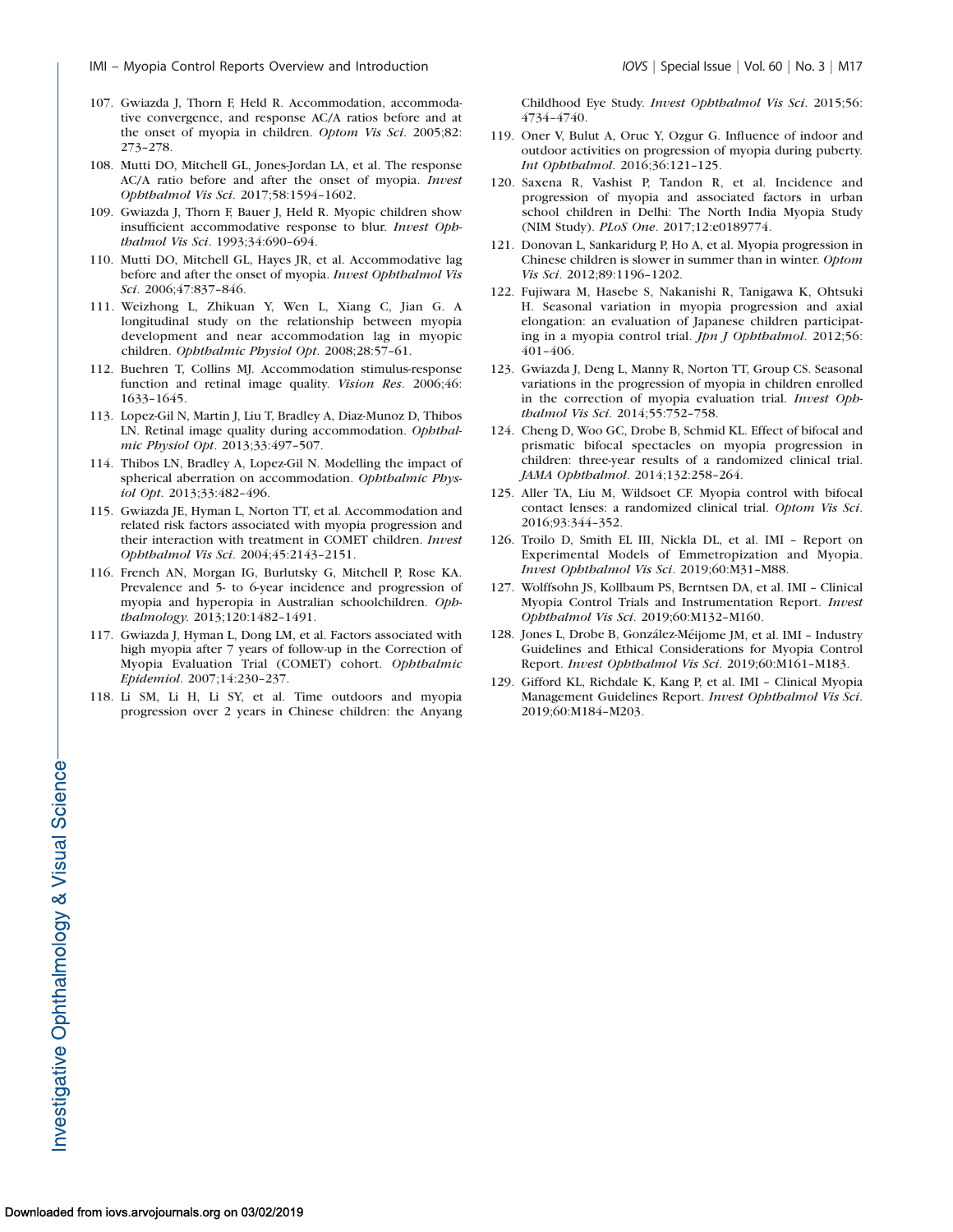# **APPENDIX**

| TABLE A1. Consolidated Acronymn/Abbreviation List for IMI - Reports |  |
|---------------------------------------------------------------------|--|
|                                                                     |  |

| Abbreviation  | Definition                                                                 | GMP            |
|---------------|----------------------------------------------------------------------------|----------------|
|               |                                                                            | <b>GOAL</b>    |
| 7-MX          | 7-Methylxanthine                                                           | GP             |
| AC/A          | Accommodative convergence to accommodation                                 | <b>GRS</b>     |
| <b>ACES</b>   | Anyang Childhood Eye Study                                                 | <b>GWAS</b>    |
| Add           | <b>Bifocal</b> addition                                                    | GxE            |
| ADTN          | $(+/-)$ -2-Amino-6,7-dihydroxy-1,2,3,4-                                    | <b>HCP</b>     |
|               | tetrahydronaphthalene                                                      | HM-PRO         |
| AF            | Retinal autofluorescence                                                   | <b>HOA</b>     |
| AL            | Axial length                                                               | <b>Hrs</b>     |
| <b>ALSPAC</b> | Avon Longitudinal Study of Parents and Children                            | ICD            |
| <b>ANSES</b>  | French Agency for Food, Environmental and                                  | <b>ICG</b>     |
|               | Occupational Health & Safety                                               | <b>IOP</b>     |
| APLP2         | Amyloid-like protein-2                                                     | <b>IRB</b>     |
| <b>AREDS</b>  | Age-Related Eye Disease Study                                              | <b>ISO</b>     |
| <b>ATOM</b>   | Atropine in the treatment of myopia                                        | <b>KORA</b>    |
| atRA          | All-trans-retinoic acid                                                    |                |
| b             | Regression coefficient                                                     | <b>LCA</b>     |
| <b>BAK</b>    | Benzalkonium chloride                                                      | L-DOPA         |
| BF            | <b>Bifocal</b>                                                             | <b>LED</b>     |
| <b>BHVI</b>   | Brien Holden Vision Institute                                              | LIH            |
| <b>BMES</b>   | Blue Mountain Eye Study                                                    | <b>LIM</b>     |
| BMP           | Bone morphogenic protein                                                   | <b>L-NAME</b>  |
| <b>BS</b>     | British standard                                                           |                |
| C             | Control group                                                              | L-NIO          |
| CA repeats    | Cytosine-adenine repeats                                                   | <b>L-NMMA</b>  |
| <b>CAMP</b>   | Cyclic adenosine monophosphate                                             | LogMAR         |
| <b>CCL</b>    | Collagen cross-linking                                                     | <b>LOM</b>     |
| <b>CE</b>     | Conformité Européenne                                                      | <b>LORIC</b>   |
| cGMP          | Cyclic guanosine monophosphate                                             |                |
| CI            | Confidence interval                                                        | МC             |
| <b>CLEERE</b> | Collaborative Longitudinal Evaluation of<br>Ethnicity and Refractive Error | <b>META-PM</b> |
| <b>CNV</b>    | Choroidal neovascularization                                               | МF             |
| <b>COI</b>    | Conflict of interest                                                       | <b>MFSCL</b>   |
| <b>COMET</b>  | Correction of Myopia Evaluation Trial                                      | MM             |
| <b>CPD</b>    | Continuing professional development                                        | mm             |
| <b>CREAM</b>  | Consortium for Refractive Error and Myopia                                 | MMD            |
| D             | Dioptres                                                                   | <b>MMP</b>     |
| DA            | Dopamine                                                                   | <b>MR</b>      |
| DFP           | Diisopropylfluorophosphate                                                 | <b>MRI</b>     |
| <b>ECM</b>    | Extracellular matrix                                                       | MT             |
| <b>ECP</b>    | Eye care practitioners                                                     | <b>MTF</b>     |
| EN            | European standard                                                          | MX             |
| eNOS          | Endothelial nitric oxide synthase                                          | NA             |
| <b>ENSLI</b>  | Enkephalin-, neurotensin-, and somatostatin-like                           | nNOS           |
|               | immunoreactive amacrine cells                                              | NO.            |
| <b>EOM</b>    | Early onset myopia                                                         | <b>NOS</b>     |
| Eso           | Esophoria                                                                  | NP             |
| EU            | European Union                                                             | N-PLA          |
| FA            | Fluorescein angiography                                                    | OCT            |
| FC            | Full correction                                                            | OK             |
| <b>FDA</b>    | Food and Drug Administration                                               | <b>OLSM</b>    |
| <b>FDM</b>    | Form deprivation myopia                                                    | <b>OMIM</b>    |
| FGF           | Fibroblast growth factor                                                   | <b>OR</b>      |
| <b>FRD</b>    | <b>Foveal RD</b>                                                           | PAL.           |
| FU            | Follow-up                                                                  | PA-PAL         |
| <b>GABA</b>   | Gamma-amminobutyric acid                                                   |                |
| GAG           | Glycosaminoglycan                                                          | PG             |
| GCP           | Good clinical practice                                                     | <b>PMA</b>     |
| <b>GCTA</b>   | Genome-wide complex trait analysis                                         | <b>PMDA</b>    |
| <b>GEWIS</b>  | Genome-environment-wide interaction studies                                | <b>PPG</b>     |
| GLP           | Good laboratory practice                                                   | PR             |
|               |                                                                            |                |

TABLE A1. Continued

| Abbreviation   | Definition                                                                |
|----------------|---------------------------------------------------------------------------|
| GLP-1          | Glucagon-like peptide-1                                                   |
| <b>GMP</b>     | Good manufacturing practice                                               |
| GOAL           | Guangzhou Outdoor Activity Longitudinal Study                             |
| GP             | Gas permeable rigid contact lens                                          |
| GRS            | Genetic risk score                                                        |
| <b>GWAS</b>    | Genome Wide Association Studies                                           |
| GxE            | Gene-environment interaction                                              |
| <b>HCP</b>     | Healthcare professional                                                   |
| <b>HM-PRO</b>  | High myopia-partial reduction orthokeratology                             |
| HOA            | Higher-order aberrations<br>Hours                                         |
| Hrs<br>ICD     | International Classification of Disease                                   |
| ICG            | Indocyanine green angiography                                             |
| <b>IOP</b>     | Intraocular pressure                                                      |
| <b>IRB</b>     | Institutional review board                                                |
| ISO            | International Organization for Standardization                            |
| KORA           | Cooperative Health Research in the Region<br>Augsburg                     |
| <b>LCA</b>     | Longitudinal chromatic aberration                                         |
| <b>L-DOPA</b>  | Levodopa (L -3,4-dihydroxyphenylalanine)                                  |
| LED            | Llight emitting diode                                                     |
| LIH            | Lens induced hyperopia                                                    |
| LIM            | Lens induced myopia                                                       |
| <b>L-NAME</b>  | N omega-nitro-L-arginine methyl ester (NOS<br>inhibitor)                  |
| <b>L-NIO</b>   | N5-(1-Iminoethyl)-L-ornithine (NOS inhibitor)                             |
| <b>L-NMMA</b>  | NG-methyl-L-arginine acetate (NOS inhibitor)                              |
| LogMAR<br>LOM  | Logarithm minimum angle of resolution                                     |
| LORIC          | Late onset myopia<br>Longitudinal orthokeratology research in<br>children |
| MС             | Myopia control                                                            |
| <b>META-PM</b> | Meta-Analysis for Pathologic Myopia Study<br>Group                        |
| MF             | Multifocal                                                                |
| <b>MFSCL</b>   | Multifocal soft contact lens                                              |
| MМ             | Myopic maculopathy                                                        |
| mm             | Millimetres                                                               |
| MMD            | Myopic macular degeneration                                               |
| MMP            | Matrix metalloprotease                                                    |
| MR             | Mendelian randomization                                                   |
| MRI            | Magnetic resonance image                                                  |
| MТ             | Muscarinic toxin                                                          |
| MTF            | Modulation transfer function                                              |
| МX<br>NA       | Methylxanthine<br>Not applicable                                          |
| nNOS           | Neuronal nitric oxide synthase                                            |
| NO             | Nitric oxide                                                              |
| NOS            | Nitric oxidase synthase                                                   |
| NP             | Not provided                                                              |
| N-PLA          | Nω-propyl-L-arginine (NOS inhibitor)                                      |
| OCT            | Ocular coherence tomography                                               |
| OK             | Orthokeratology                                                           |
| <b>OLSM</b>    | Orinda Longitudinal Study of Myopia                                       |
| OMIM           | Online Mendelian Inheritance in Man database                              |
| OR             | Odds ratio                                                                |
| PAL            | Progressive addition spectacle lenses                                     |
| <b>PA-PAL</b>  | Peripheral aspherized, progressive addition<br>spectacle                  |
| PG             | Proteoglycan                                                              |
| PMA            | Premarket approval                                                        |
| <b>PMDA</b>    | Pharmaceuticals and Medical Devices Agency                                |
| PPG<br>PR      | Pre-proglucagon<br>Partial reduction                                      |
|                |                                                                           |

Investigative Ophthalmology & Visual Science-